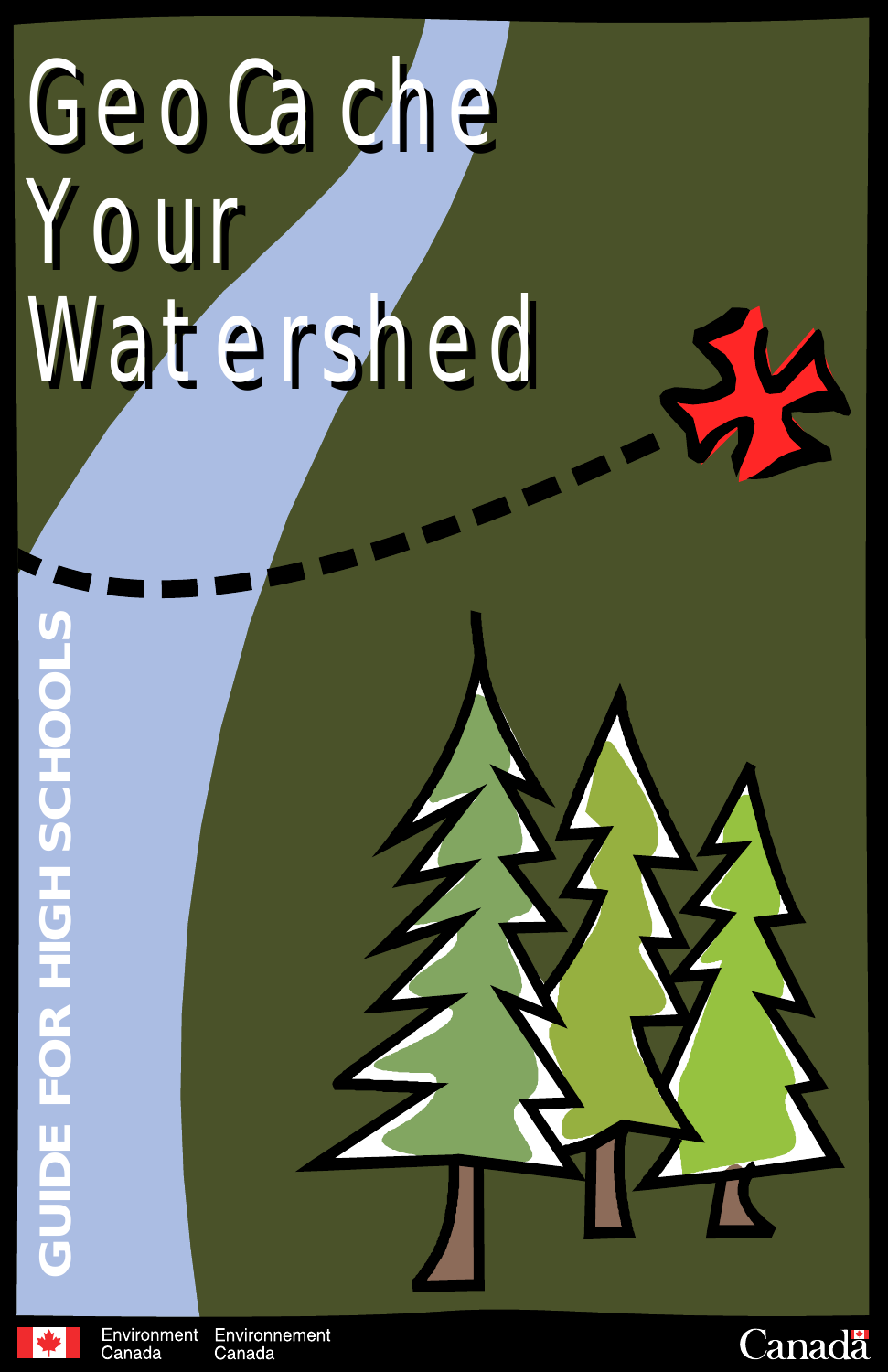

Edition 1.1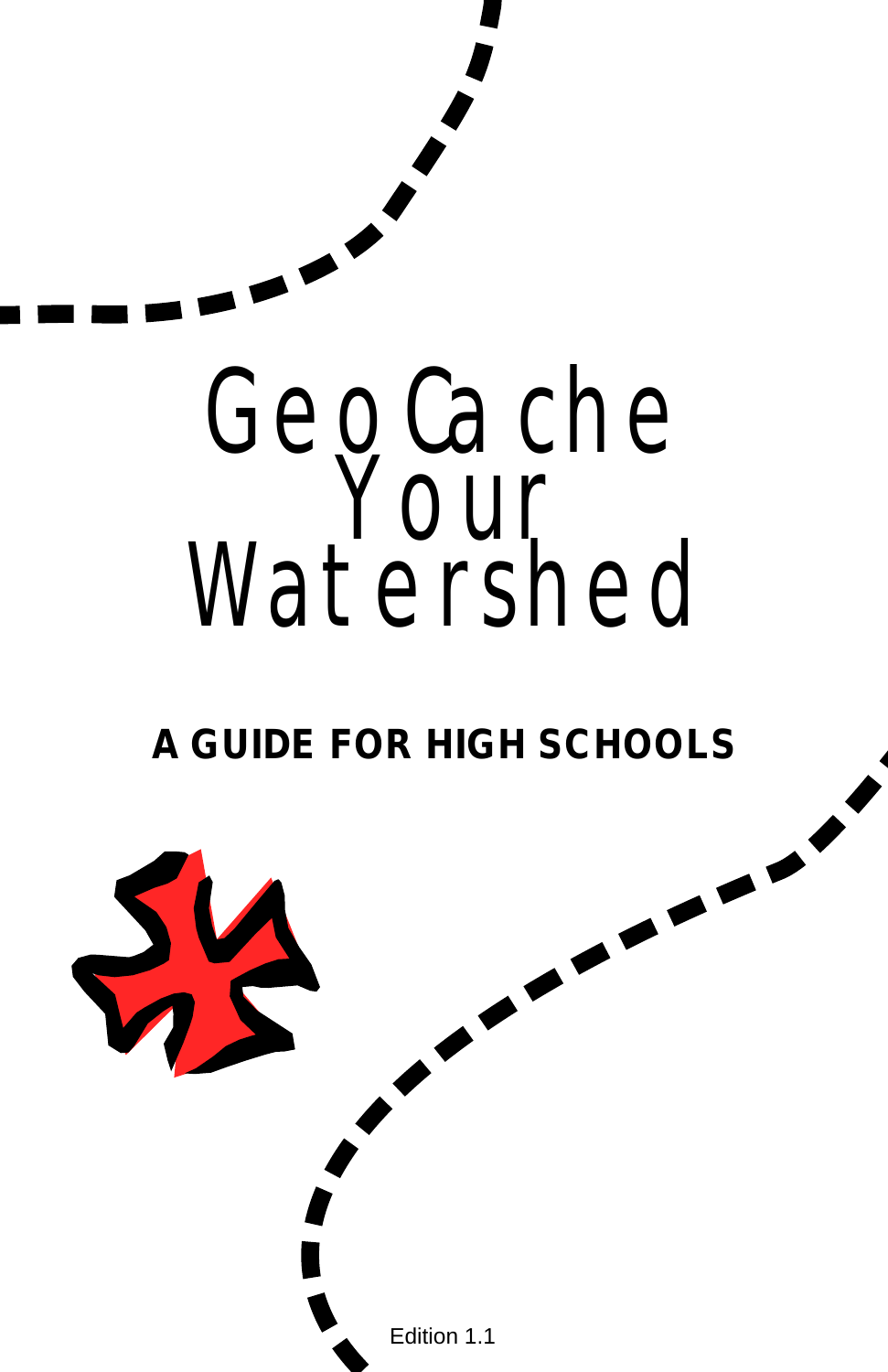#### **Geocache Your Watershed A Guide for High Schools**

by

Lesley Carter, Todd Smith and Stephanie Rogers

Integration and Reporting Section Science and Technology Branch, Atlantic Environment Canada 45 Alderney Drive Dartmouth, Nova Scotia, B2Y 2N6 Canada

2008

© Minister of Supply and Services Canada 2007 Cat. No. En4-82/2008E ISBN 978-0-662-47406-7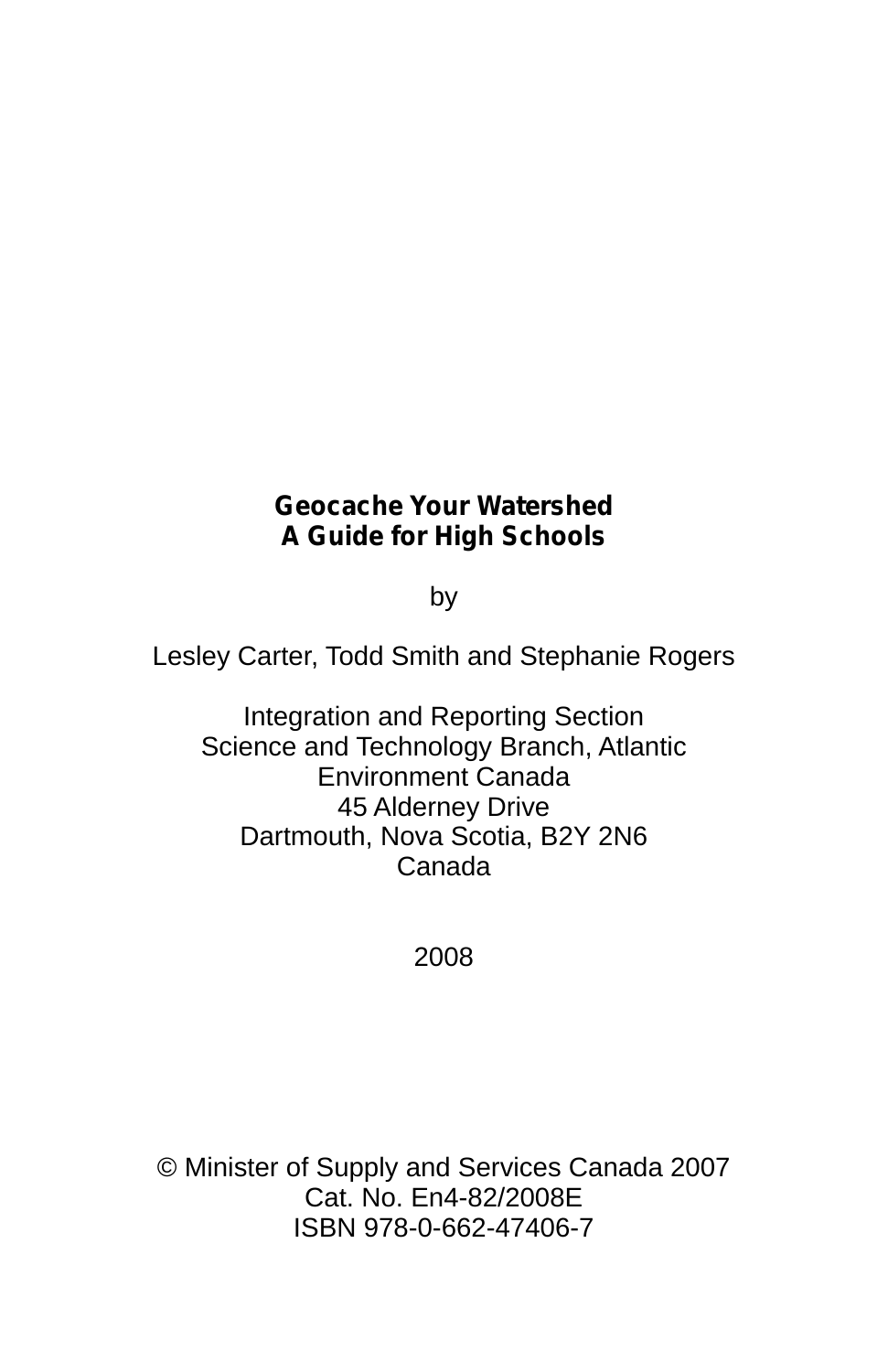# **TABLE OF CONTENTS**

| <b>A</b> Introduction              | 2              |
|------------------------------------|----------------|
| "Geocache your watershed"          | 3              |
| Project checklist                  | 4              |
| What is a watershed                | 5              |
| What is GPS?                       | $\overline{7}$ |
| <b>Know Your Watershed</b> "       | 9              |
| What to research                   | 13             |
| ₩ What is geocaching?              | 15             |
| ₩ Geocaching                       | 16             |
| ₩ Geocaching.com                   | 17             |
| Types of geocaches                 | 18             |
| ₩ Google Earth                     | 19             |
| ₩ Some geocaching terms            | 20             |
| ** "Geocache Your Watershed" kit   | 22             |
| & Customize the project            | 23             |
| ₩ Creating a geocache              | 24             |
| Things to include in your geocache | 25             |
| ₩ What we need from you            | 26             |
| Geocache description example       | 27             |
| <b>N</b> Example of brochure       | 30             |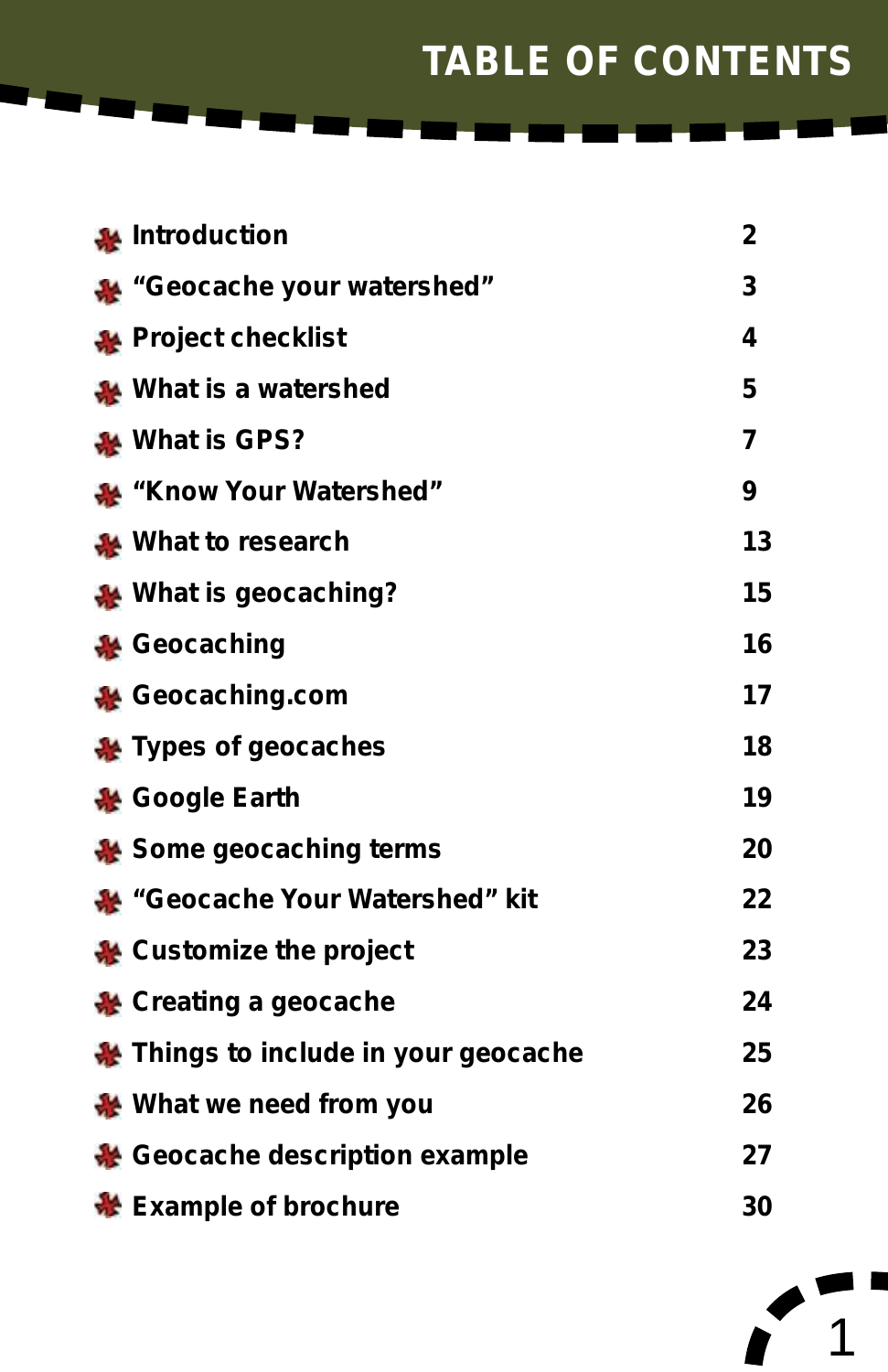### **INTRODUCTION**

"Geocache Your Watershed" is an innovative pilot project from Environment Canada (EC) that involves the use of an existing adventure game for Global Positioning System (GPS) users known as "Geocaching" as a tool for promoting the discovery of local watersheds and exploring the importance of fresh, clean, safe water.

With this project, high school students and teachers and the public in general are encouraged to research their local watersheds and develop information pamphlets that will be made available through existing or new caches registered with www.geocaching.com.

Groundspeak Inc. is the company that runs the geocaching.com web site. For more information about "Geocaching" please visit www.geocaching.com. Also note that while EC encourages the use of the "Geocaching" activity in connection with its pilot project and the registration of caches on the geocaching.com web site, EC is not affiliated, in any manner, with Groundspeak Inc. or their web site.

Therefore, please visit www.ec.gc.ca/geocache-water for more information about "Geocache Your Watershed", part of EC's "Know Your Watershed" website (www.map.ns.ec.gc.ca/kyw) established in 2006. The "Know Your Watershed" site allows users to dynamically locate their watershed in Canada and visualize how it intersects with the rest of the network. It also enables visitors to access a constantly evolving database that illustrates many of the activities happening in and impacting on each watershed.

Or please contact:

Environment Canada 45 Alderney Drive, Dartmouth, Nova Scotia, B2Y 2N6 (902) 426-2132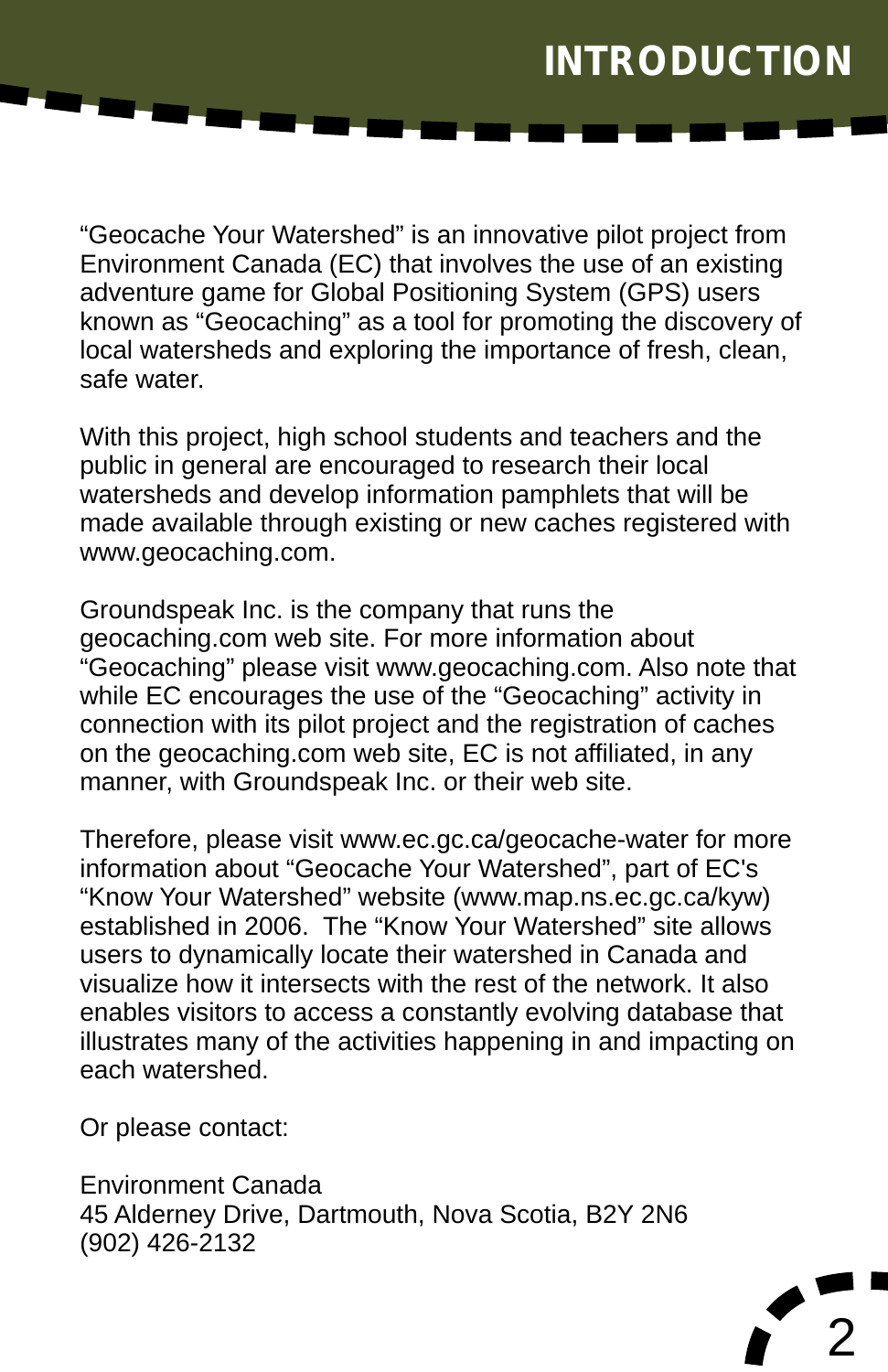"Geocache Your Watershed" began as a pilot project in the fall of 2006 with four schools across Canada participating. Since then, the project has expanded to include one high school in every province in Canada. Our ultimate goal would be to have a participating high school in every watershed in Canada.

The objective is to have high schools pass on information on their particular watershed to others that use that watershed. The students will research their local watershed and write information pamphlets about what they have learned.

Using GPS devices, they will create geocaches in their area and include the information pamphlets they have created. What most people refer to as a GPS is actually a GPS receiver, an electronic gadget that allows you to find your approximate location on the planet and navigate from one location to another. This knowledge will then be transferred, by way of geocaching, to the public who visit this watershed location.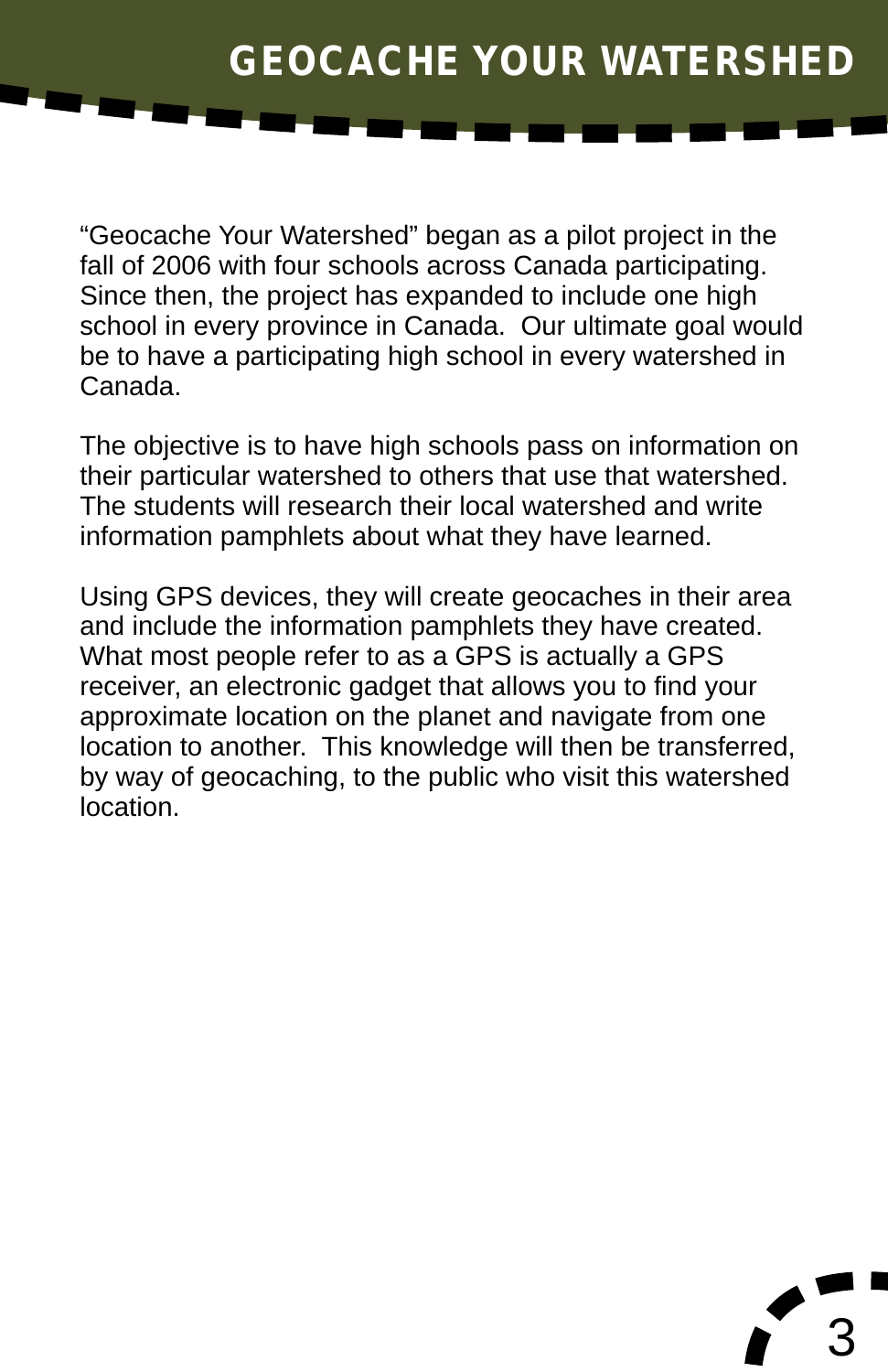

# To do list...

| find out which watershed<br>you are in        |
|-----------------------------------------------|
| research your watershed                       |
| make educational brochures                    |
| create and place geocaches                    |
| make geocaches live on<br>g eocachin g com    |
| send all information to<br>Environment Canada |

<u>/</u>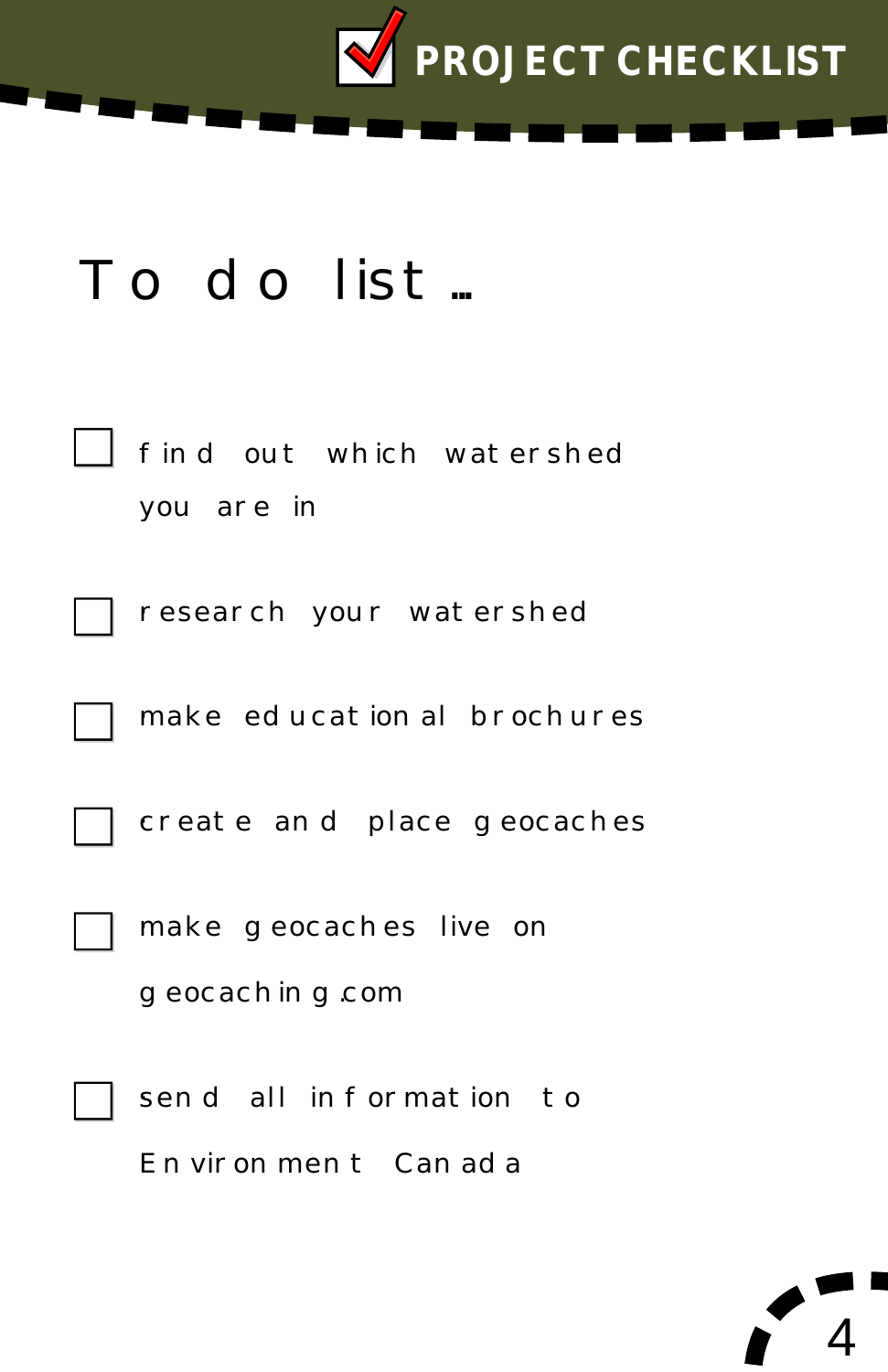# **WHAT IS A WATERSHED?**

5

You might be surprised to know that watersheds are more than just water. A watershed is an area of land that water flows across or through on its way to a particular water body, such as a stream, river, wetland or coast. Think of it as the land upon which precipitation (such as rain) falls and flows to a common, watery place. No matter where you live, work or play, you are in a watershed!

Watersheds come in all shapes and sizes. They can be very large, spanning several provinces, or so small that they only encompass a small stream or wetland area. They cross counties, provinces and national boundaries. They can be "open systems" -- those that eventually drain into an ocean or "closed systems" -- ones where water can only escape through evaporation or by seeping into the earth.

Canada has five main watersheds: the Arctic, the Atlantic (which includes the Great Lakes and the St. Lawrence River), Hudson Bay, the Pacific and the Gulf of Mexico. Each of these massive landscapes contains a network of subwatersheds, most of which are connected through configurations of tributaries (streams and rivers) that channel water to an ocean. Canada is subdivided into 594 subwatersheds and these can be discovered through the "Know Your Watershed" website.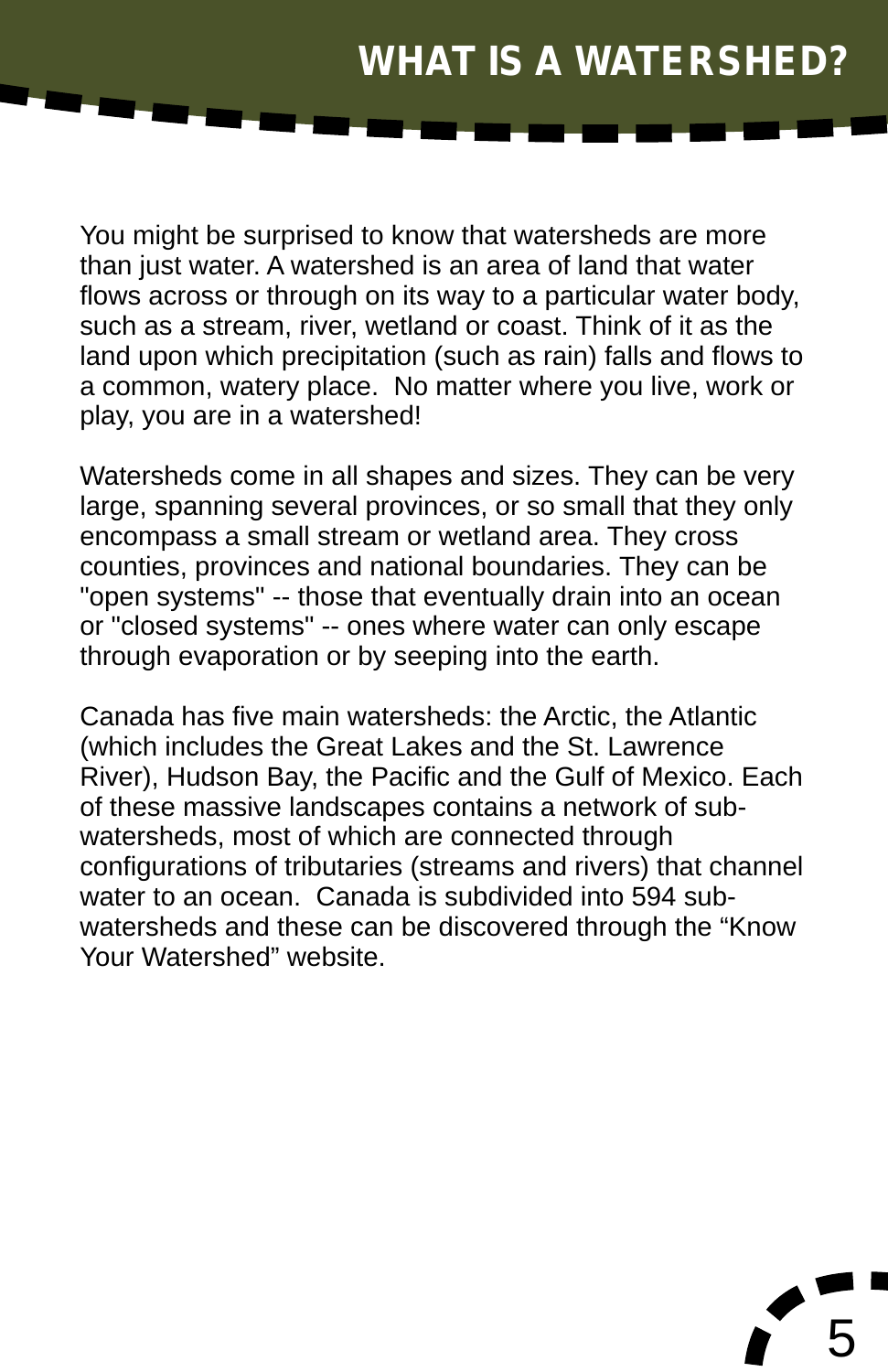We have included copies of the poster below in your "Geocache Your Watershed" kit. It shows the most comprehensive watershed outlines available. You can order additional free copies of the "Discover Canada's Watersheds" map from www.wildeducation.org/.



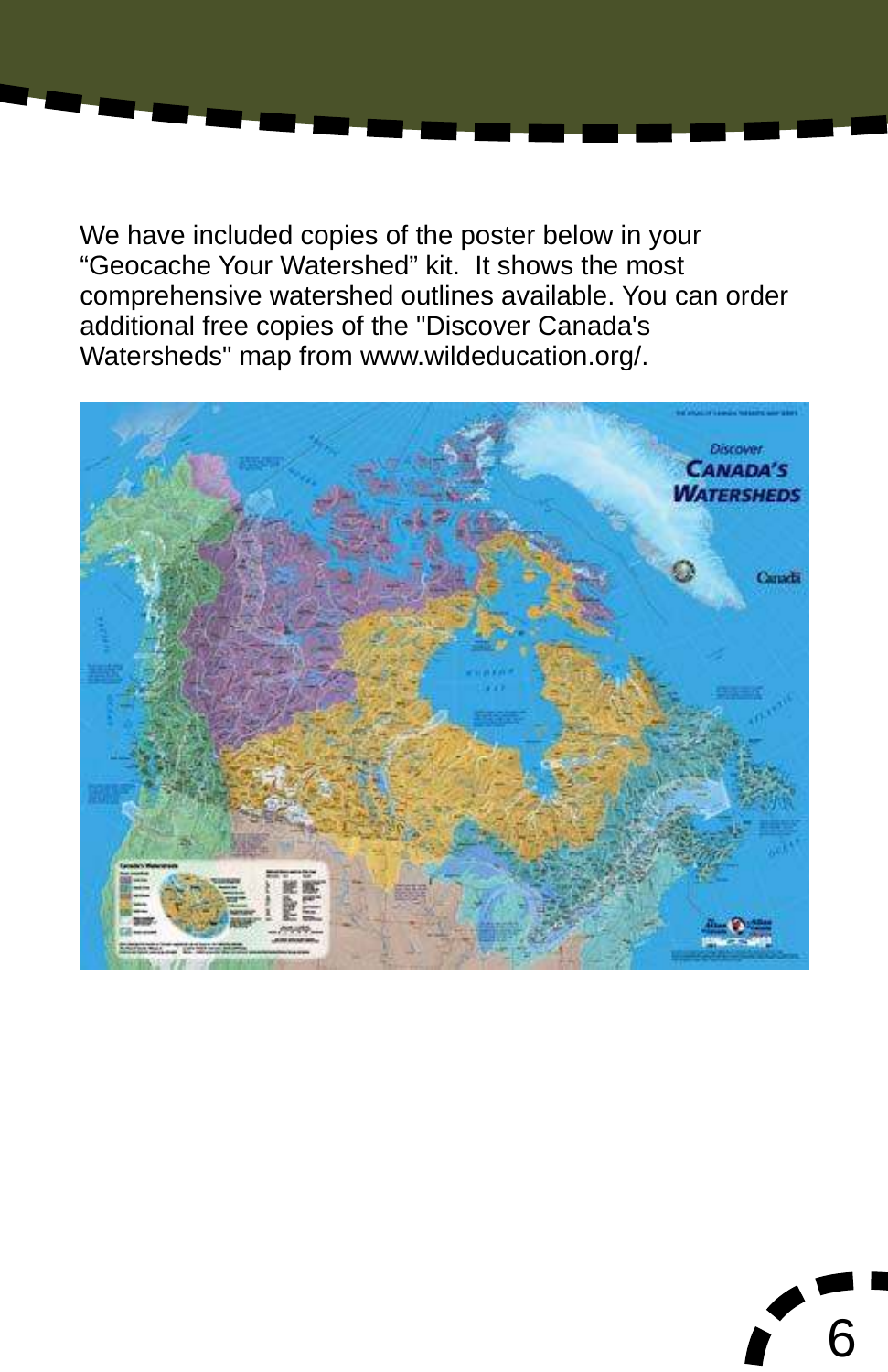### **WHAT IS GPS?**

### **What is GPS?**

GPS stands for Global Positioning System. What most people refer to as a GPS is actually a GPS receiver, an electronic gadget that allows you to find your approximate location on the planet and navigate from one location to another. Locations are given in coordinates, usually in latitudes and longitudes or in UTM (Universal Transect Mercator grid). With these coordinate systems, each place on earth has a unique address. A system of waypoints and routes can be used to plan trips, find points of interest, or go geocaching. Some units have their own maps, built-in electronic compasses and/or voice navigation, depending on the complexity of the device.

### **How does a GPS work?**

The Global Positioning System uses 24 satellites (21 in use and three spares) which were put into orbit by the United States military. These satellites are located 12,000 miles (˜19,300 km) above the earth's surface and interact with GPS receivers to determine the distance between the satellite and the receiver using the travel time of radio signals.

Simply put, each satellite broadcasts its number and the current time over and over. Your GPS receiver knows where each satellite is at all times because the satellites' orbits have been programmed into the receiver's internal computer. The receiver determines how long the satellite's signal took to reach it, and uses this information to "work backwards" to determine your location on the planet. The receiver must have signals from at least three satellites to determine a position, which is known as triangulation.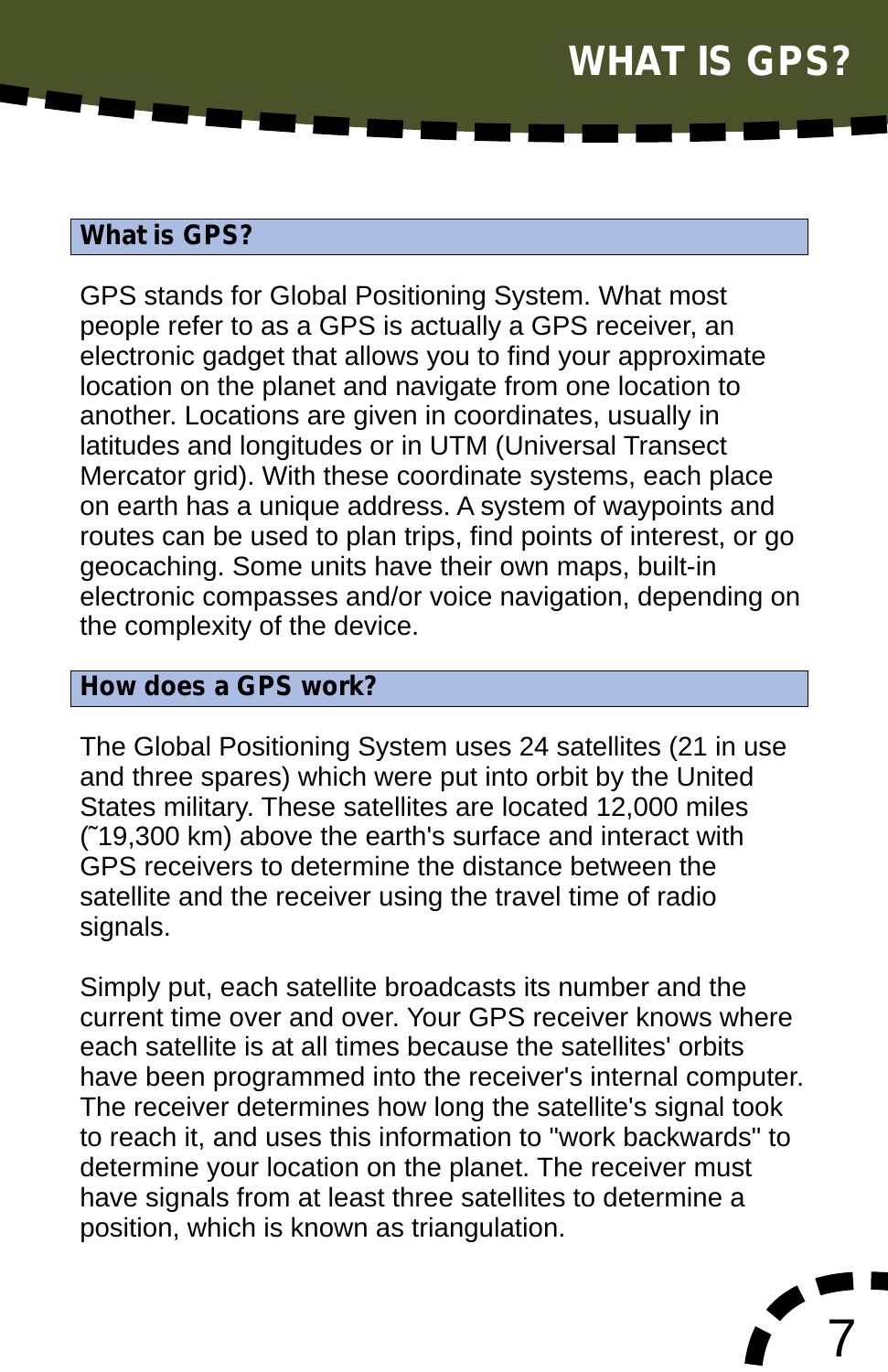### **GPS units have some degree of error. Why?**

Originally, GPS was created for United States military purposes and there was an error placed on the signal coming from the satellites. This error, known as selective availability (SA) could vary randomly anywhere from 30 to 100m. Only United States military GPS receivers could get their current position because they were the only receivers that could decode the SA.

SA has since been removed, but there is still some degree of error. This is because there are a number of factors that cause small errors, which can add up. For example, satellite's internal clocks can be slightly inaccurate, and the satellites themselves can be off their predicted path or orbit. The atmosphere causes some timing errors because it slows the radio signals of the satellite. Errors also occur due to signals bouncing off buildings and mountains; this is called multipath error. GPS receivers themselves have some error, usually caused by their internal clocks. However, even with all these sources of error, GPS can determine your location fairly accurately (between 5 and 25m).

#### **Can I be tracked if I have a GPS device?**

No. GPS devices do not broadcast your location. The satellites use radio frequencies to broadcast their own position. Your GPS unit takes that information to figure out where you are (triangulation).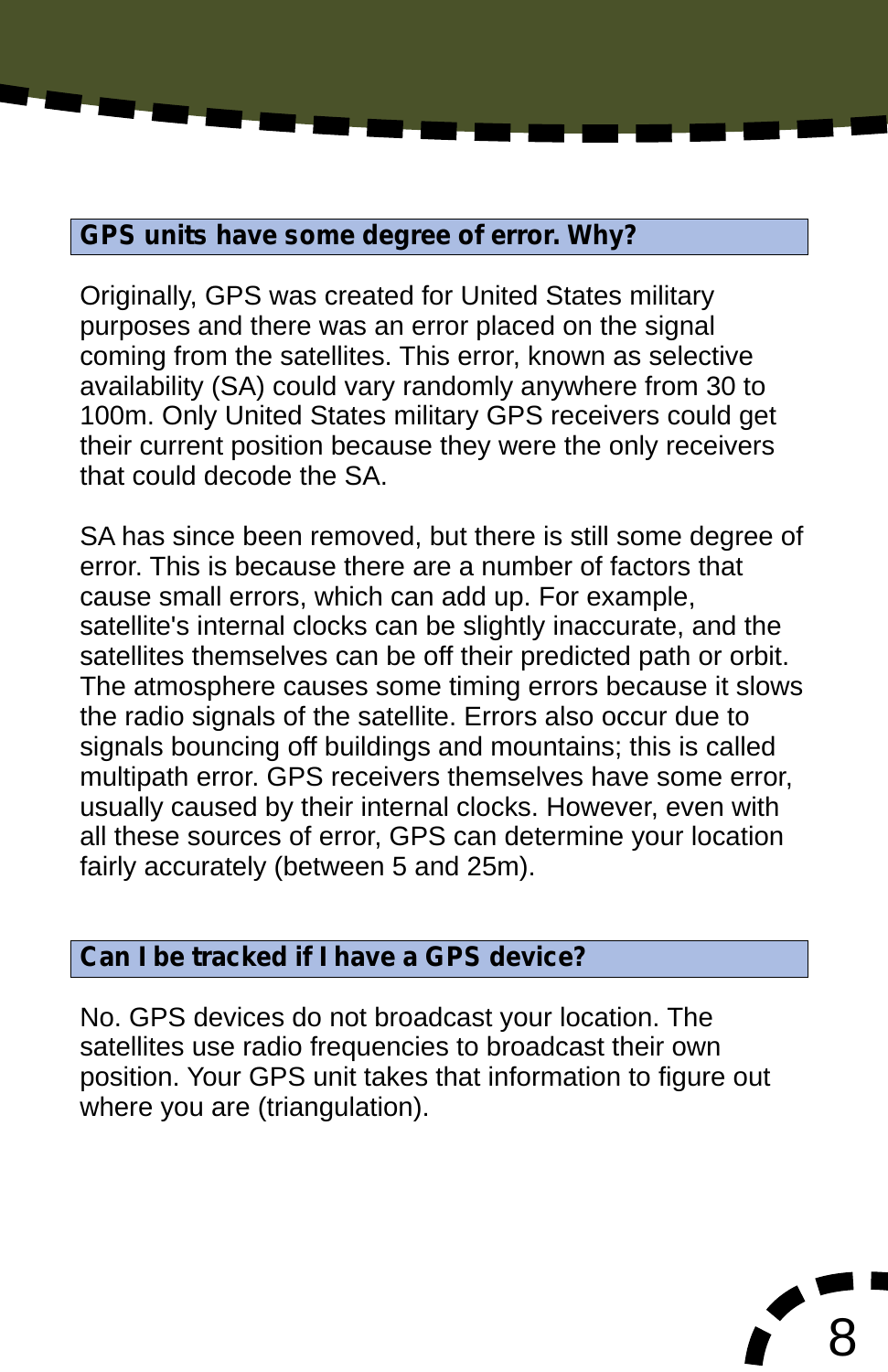### **KNOW YOUR WATERSHED**

"Know Your Watershed" is an excellent resource to access while researching your watershed. Its number one function will be to enable you to determine in which watershed you are located. Using the website will also give you a map of your watershed that you can use in your educational materials.

"Know Your Watershed" website: map.ns.ec.gc.ca/kyw

#### **Find Your Watershed**

Begin by using the "Place Name" search to search for the community that your high school is in. Remember that local names and the names of nearby waterbodies may not be included in

| Place Name              |  |
|-------------------------|--|
|                         |  |
| Province                |  |
| Contain Text<br>Results |  |

9

the database and you may have to change your search name. Keep playing around until you find what you are looking for.

Results for search "melvern square, Nova Scotia";

| Place                  | Province  <sub>n</sub> | Place<br><b>Type</b> | Watershed           |         | Place Place<br>Latitude Longitude |
|------------------------|------------------------|----------------------|---------------------|---------|-----------------------------------|
| Melvern<br>View Square | NS                     |                      | UNP/LNO Fundy Shore | 44.9832 | -64.9825                          |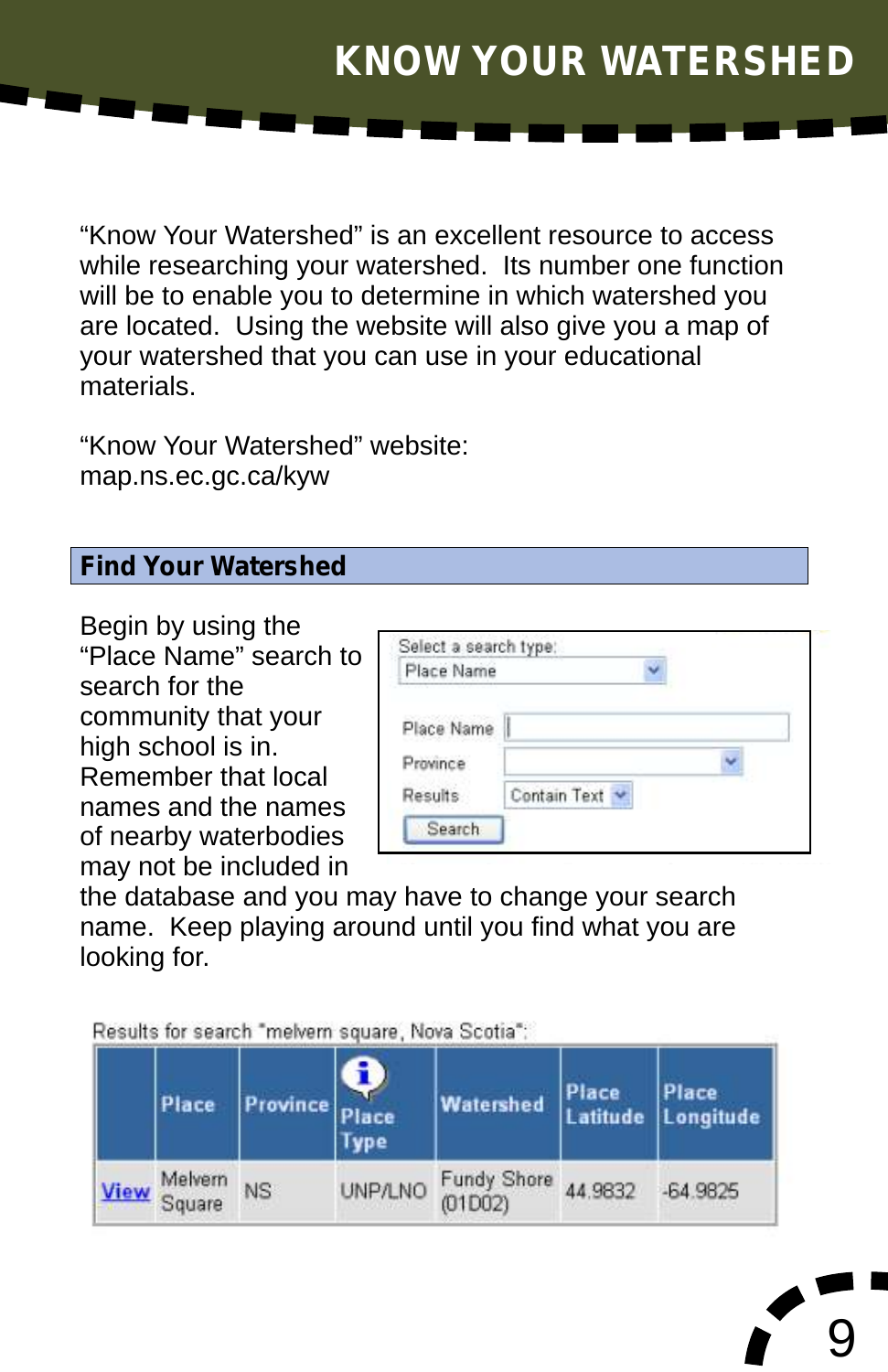Sometimes your search may give you a list instead of a single entry. This is either because your search matched several things within your province that have a similar name or because your town may have more than one watershed or sub-watershed. By clicking on "View" at the beginning of each line, you will be able to narrow down which entry matches your school.

|             | Place                                       | Province | R<br><b>Place Type</b> | Watershed                                          | Place<br>Latitude | Place<br>Longitude |
|-------------|---------------------------------------------|----------|------------------------|----------------------------------------------------|-------------------|--------------------|
|             | <b>View Comox</b>                           | BC       | TOWN/VIL2              | South<br>Central<br>Vancouver<br>Island<br>(08H02) | 49.676            | $-124.9352$        |
|             | View Comox 1                                | BC       | IR/RI                  | South<br>Central<br>Vancouver<br>Island<br>(08H02) | 49.6832           | $-124.9509$        |
| <b>View</b> | Comox,<br>Base des<br>Forces<br>canadiennes | BC       | MIL/MIL                | South<br>Central<br>Vancouver<br>Island<br>(08H02) |                   | 49.7166 -124 9809  |
| <b>View</b> | Comox,<br>Canadian<br>Forces<br>Base        | BC       | MIL/MIL                | South<br>Central<br>Vancouver<br>Island<br>(08H02) | 49.7166           | $-124.9009$        |
| View        | Comox-<br>Strathcona                        | BC       | MUN1/AZM1              | Fast<br>Central<br>Vancouver<br>Island<br>(08H07)  | 50.3332           | 125.3343           |

oults for coorch "comey, Dritich Columbia"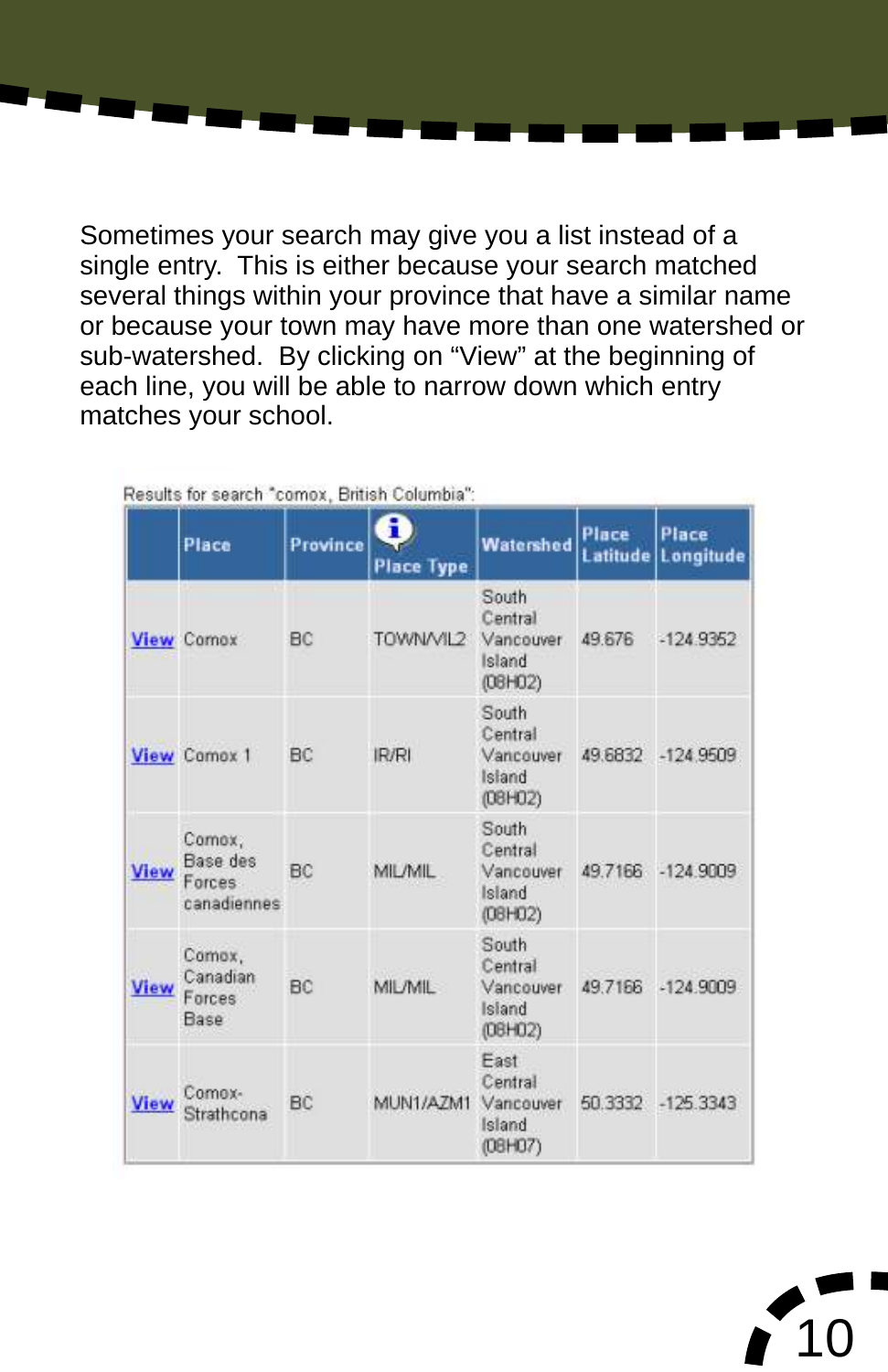The next screen you come to is the profile page for the subwatershed you have selected. You will see three maps at different levels of zoom. These maps all show the same thing but allow you to visualize how that sub-watershed is connected to the network of watersheds. At this stage you may be able to determine if you are in the right watershed and whether you should continue or go back and try again.



On the "watershed profile" pages you will also find valuable links and images for each watershed which may be a good starting point for your research. This information comes from a constantly evolving database housed at Environment Canada. If you see links that are missing or wrong, or if you have pictures for us to upload, please email [reseau@ec.gc.ca](mailto:reseau@ec.gc.ca).

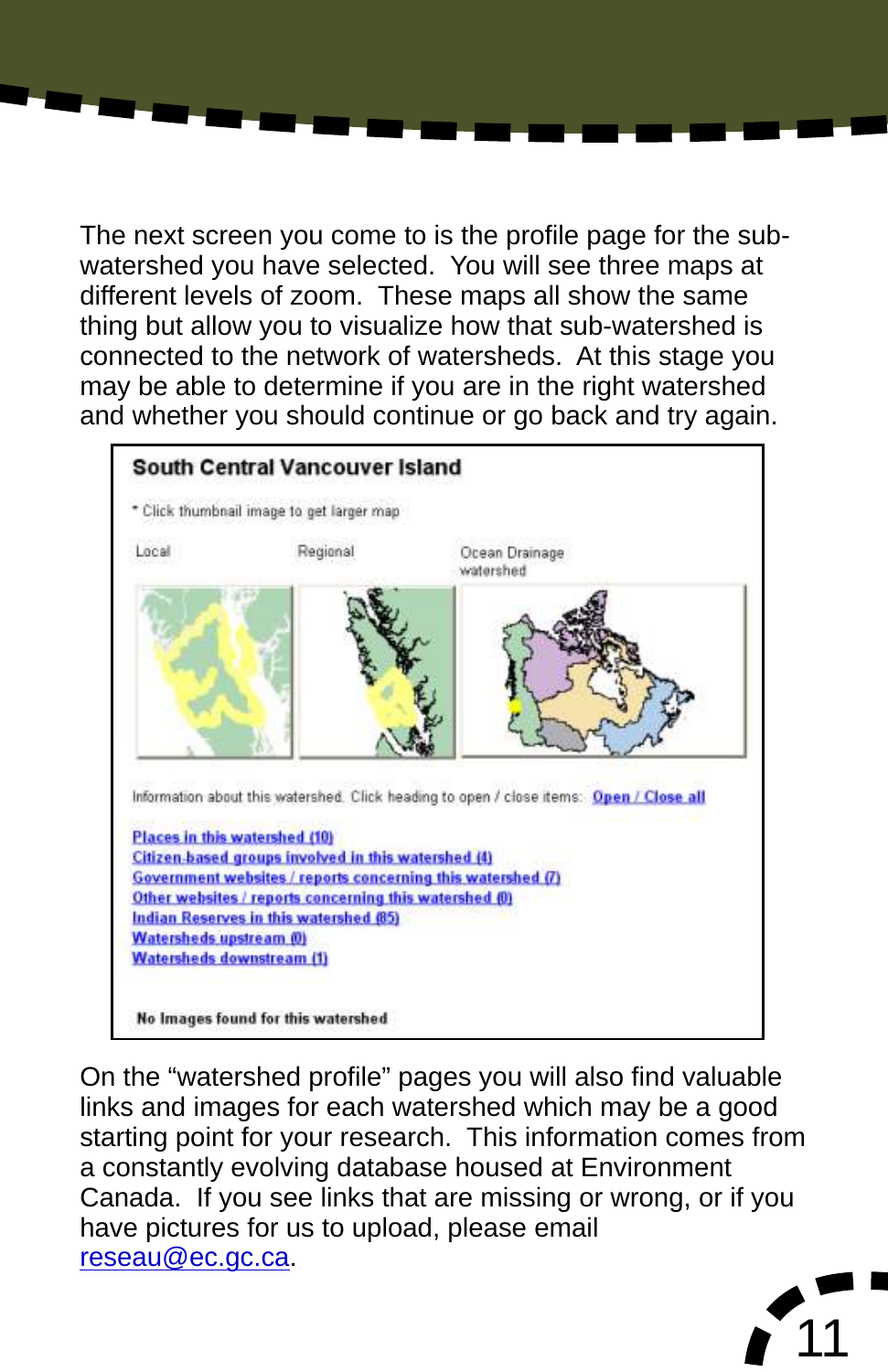To explore the full capabilities of "Know Your Watershed", click on the "Local" Map. This will open a dynamic mapping page which will allow you to zoom, pan and turn layers off and on. As you zoom in closer, more details will appear such as lakes, roads and buildings. It is interesting to see which areas you share water with and how events within your area could affect so many other areas. If you make a layer change and you don't see your map update, press the refresh button which will redraw your map and apply any changes you might have made.



When you have made a map of your watershed that you are happy with in the map window, click the "print" button. This will open another window which will give you the option of printing or downloading your image. This image can then be used in your research material.

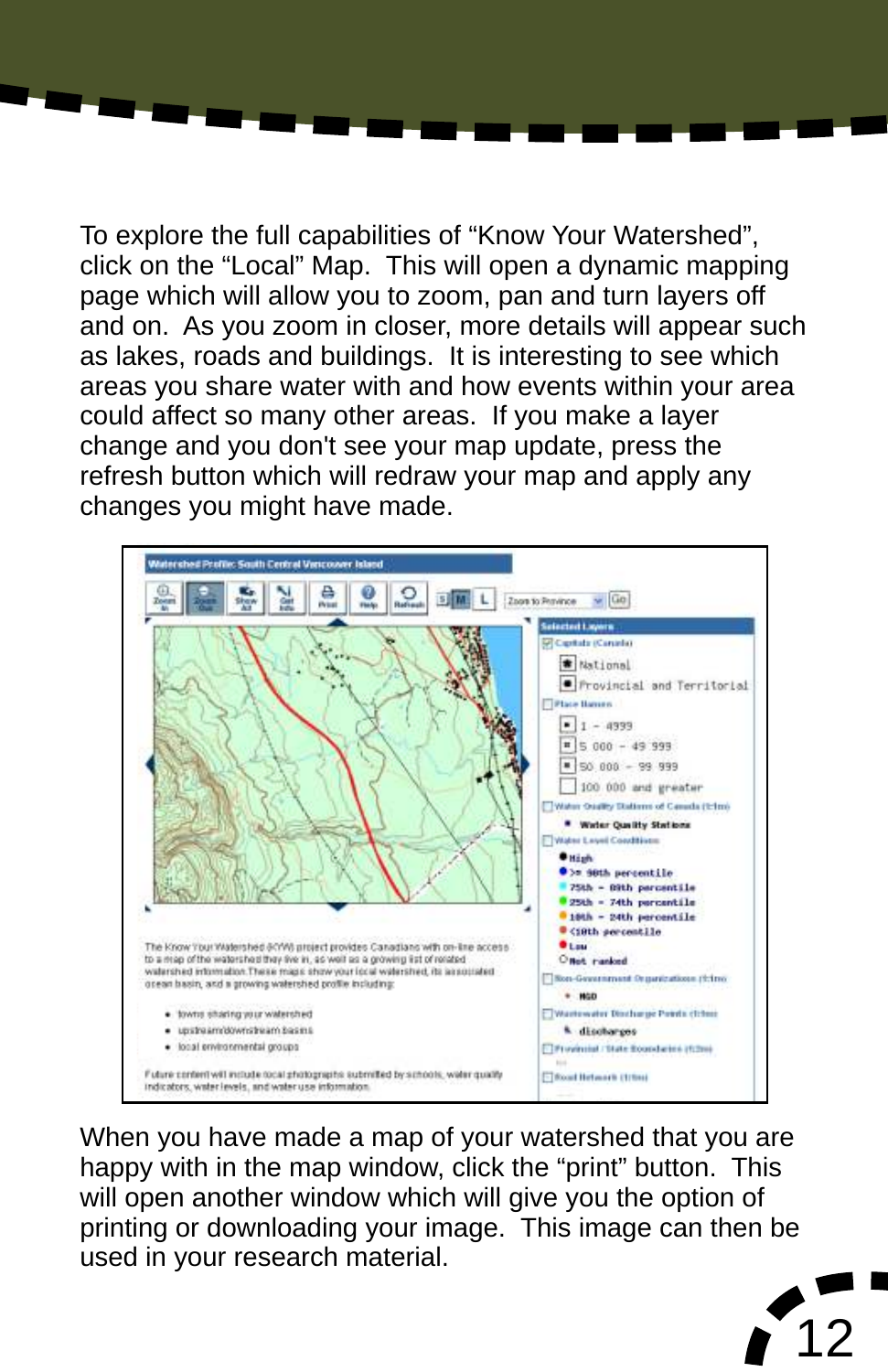Here are some possible things to research and include in your educational materials for your caches.

### **General**

- 
- What is a watershed?<br>• Why are watersheds important?
- Why are watersheds important?<br>• What can we do to protect water • What can we do to protect watersheds?<br>• Why is water important?
- Why is water important?

#### **Local**

### **History**

- 
- ??What is the history of the area as it relates to water? Are there any interesting settlements? Were they settled
- ?because water was nearby? Information about local industry such as fishing, boat building, transportation, gold mining, logging – transport and sawmills.

### **Present**

- What are the present issues with water in your area?<br>• What is the water quality like in your area?
- 
- ?What is the water quality like in your area? Are there any environmental projects such as river rehabilitation being done in your area? What is being
- ?done? What is water being used for in your area? (hydroelectric, recreation, transportation)

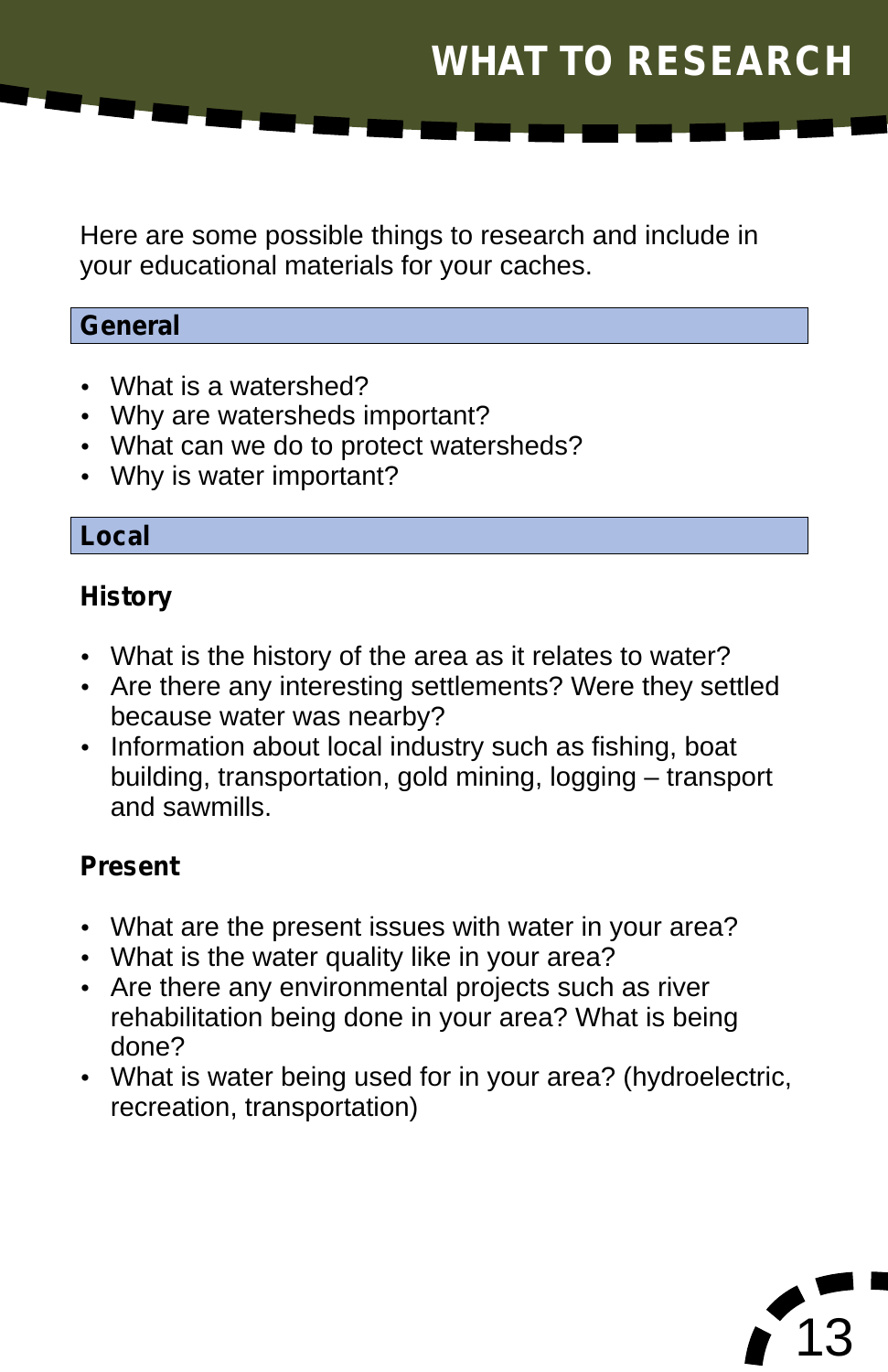#### **Maps / Pictures**

Can you make a map of your watershed? (Use "Know Your Watershed" site at map.ns.ec.gc.ca/kyw)

Maps and pictures are a great way to give people a sense of how large an area is and what goes on in an area.

### **Helpful links…**

- Environment Canada
- ?www.ec.gc.ca Geocache Your Watershed ?www.ec.gc.ca/geocache-water
- Know Your Watershed
- map.ns.ec.gc.ca/kyw<br>| Local municipal and • Local municipal and provincial government sites<br>• Local environment groups' sites
- Local environment groups' sites

#### **Other things to remember**

You should not place the Environment Canada logo on your literature because it can only be used by authorized Environment Canada employees.

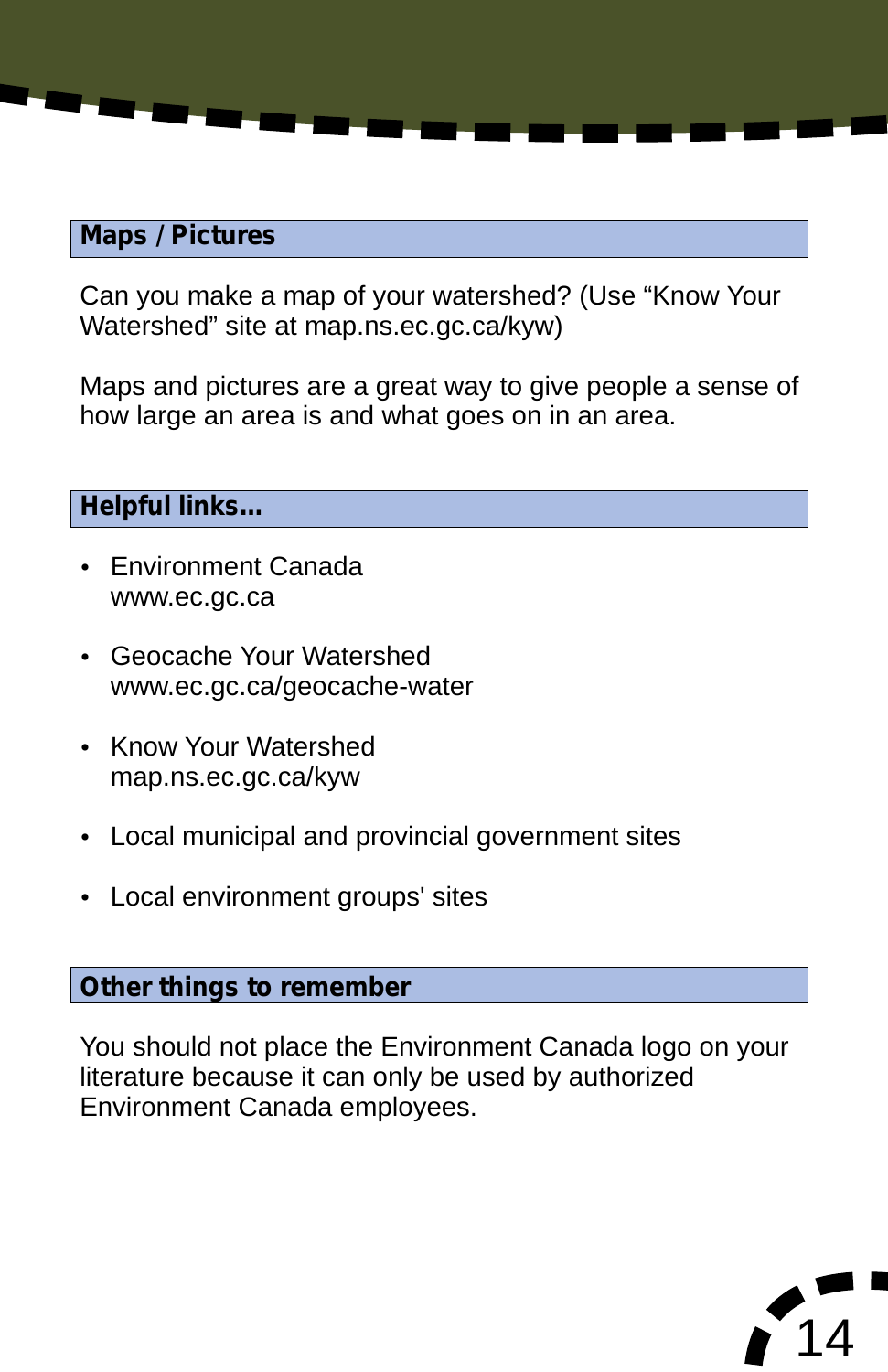# **WHAT IS GEOCACHING?**

Geocaching is an adventure game for GPS users (like hightech hide and seek or treasure hunting). The basic idea is that individuals and organizations all over the world have set up caches and share their locations on the Internet. GPS users then use these location coordinates to find the caches.

A cache is usually made of a waterproof container with a logbook and 'prizes' inside. Once the cache is found, the logbook is signed, and the visitor gets to take a prize as long as they leave something new. Geocaches can be set up in the wilderness, or in urban areas, and can provide geocachers with a number of different experiences.

The international popularity of geocaching can be linked to its appeal to different types of people. Computer people like it because of its high-tech nature. Backpackers like it because of the outdoor aspect. Parents enjoy the opportunity to entertain their children with an inexpensive activity that involves exercise. Children like it because, well, there are prizes!

Geocaching has become an increasingly popular tool for education. It has been used by such organizations as National Geographic as a fun way to present a topic.

### **Did you know?**

The first geocache in Canada was placed on June 28, 2000 in Atlantic Canada. It is simply known as "Geocache (GCBBA). It is located near East River in Nova Scotia. This was a little over a month after the first geocache ever was placed in Oregon on May 3, 2000.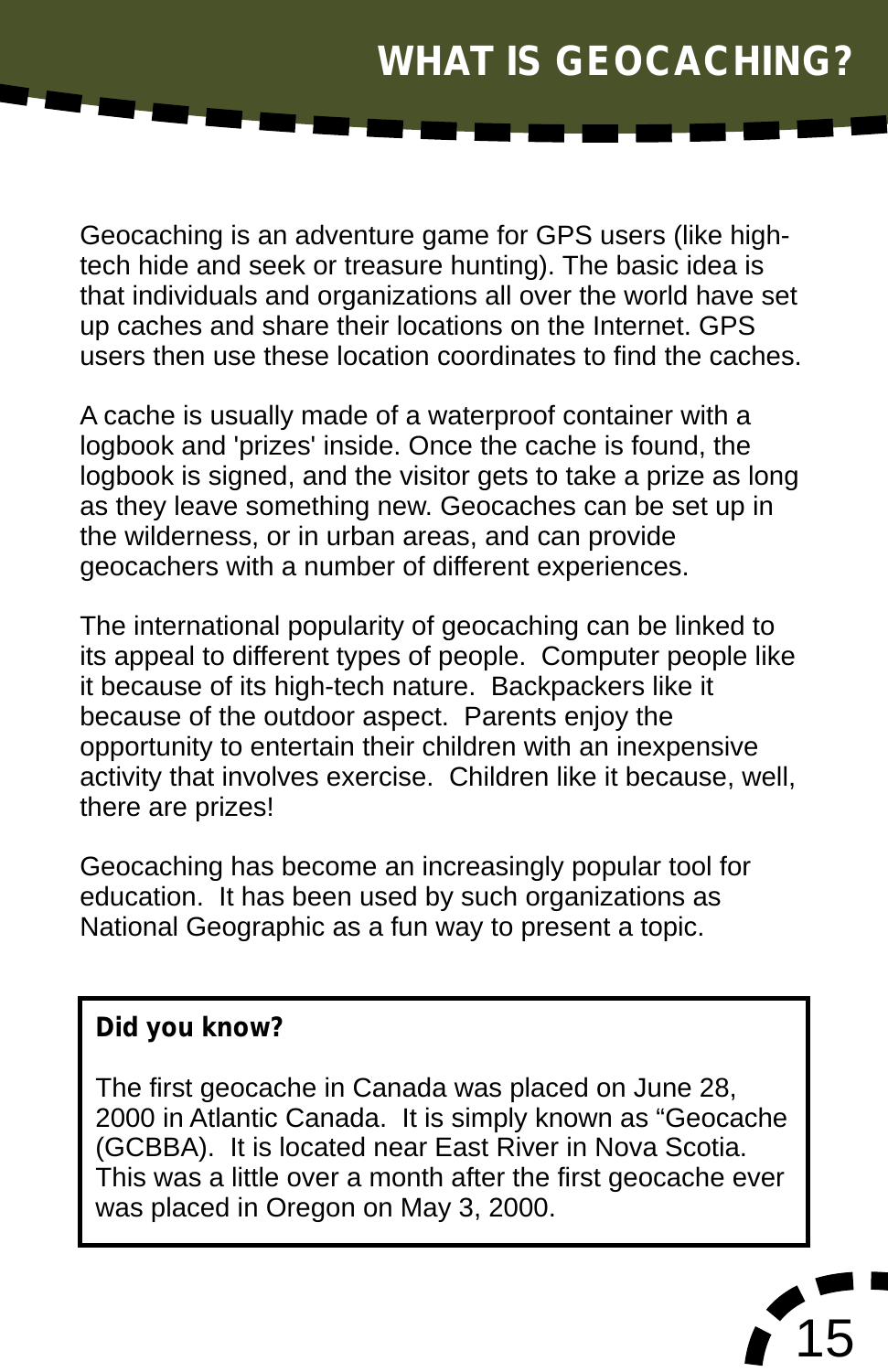# **GEOCACHING**

### **Getting Started**

Getting started is easy, you will need the following:<br>• A GPS receiver

- 
- A GPS receiver<br>• Access to the internet

From there, you'll need to select a cache that is near to you.

- Log on to geocaching.com and create a user account.<br>Then select "Seek or hide a cache". Enter a postal code.
- ?Then select "Seek or hide a cache". Enter a postal code. From the list of caches available, select the one you want to search for.<br>• Enter the coordinates of the cache into your GPS receiver.
- 
- ?Enter the coordinates of the cache into your GPS receiver. Perform a GOTO to the waypoint you entered (tell your GPS device to take you to your saved point)

Once you find the cache, enter a log entry and take or place an item.

#### **The Rules**

The rules of the game are very simple:

- 
- Find the cache<br>• Make a logbook entry
- Make a logbook entry<br>• Trade a cache item. Take something/leave something (optional)<br>• Leave the cache in the same spot that you found it.
- 
- Leave the cache in the same spot that you found it.<br>• Go to geocaching.com and enter your find on the cache page.

### **What shouldn't be in a cache?**

Respect local laws; no food, restricted or illegal items.

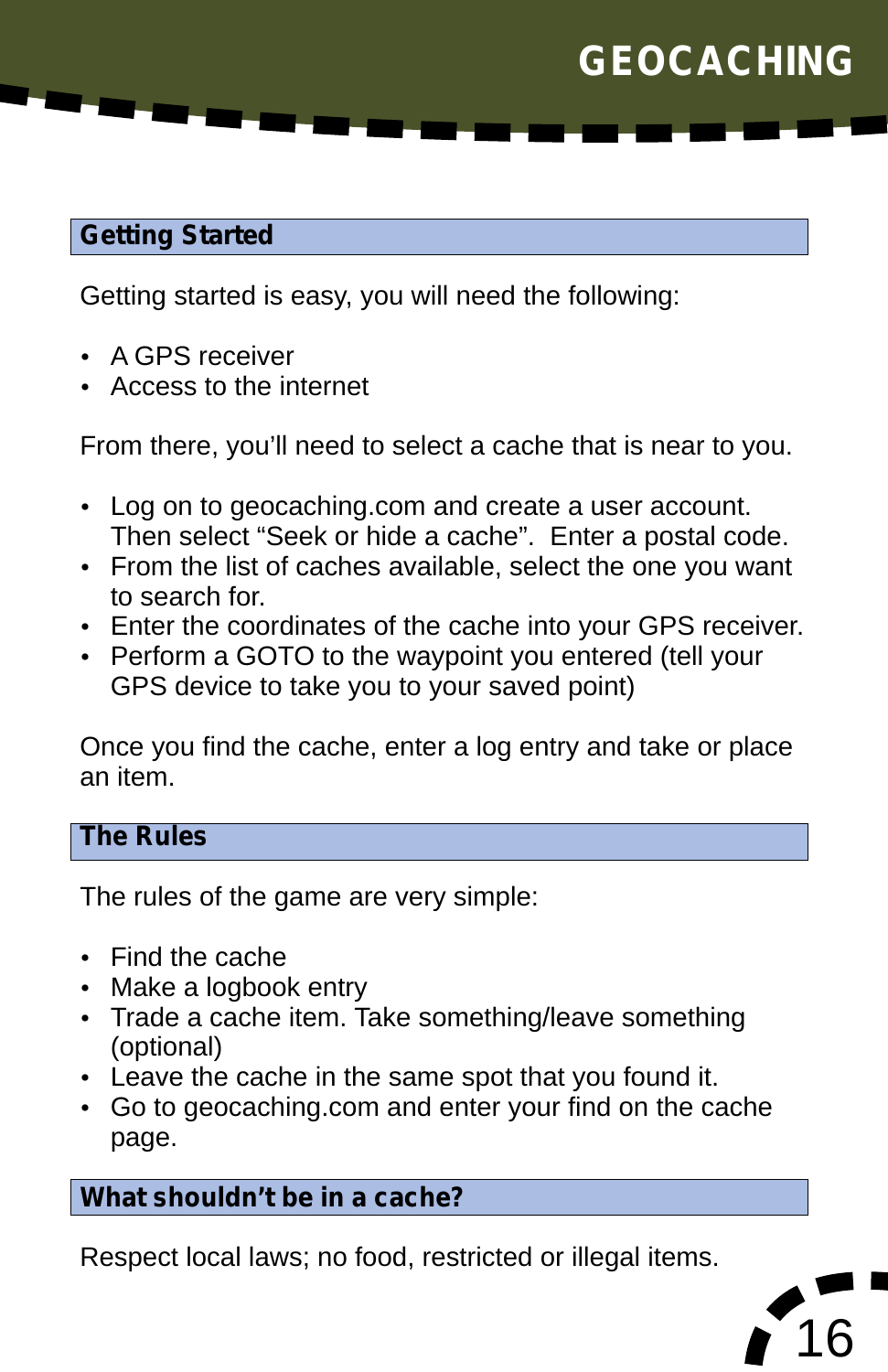The first thing you should do, if you haven't already, is to join the geocaching.com website. Membership is free and you won't be able to make new geocaches until you are a member. You do this by clicking "log in" and then "Create a new account".

Once you become a member, log on and take a look around the website and get a feel for just how widespread geocaching is. By clicking on "Hide and Seek a Cache" you can search and get a feel for all the geocaches in your area. As you can see, there are many ways to search for geocaches and you don't have to be a geography major to use the website. Try typing in the postal code of your school. This will give you a list of all caches within a certain radius of your postal code.

The geocaching website has excellent resources to teach you about the phenomenon of geocaching, how to find your first geocache, and also some tips for creating one. Check out the "Getting Started" section.

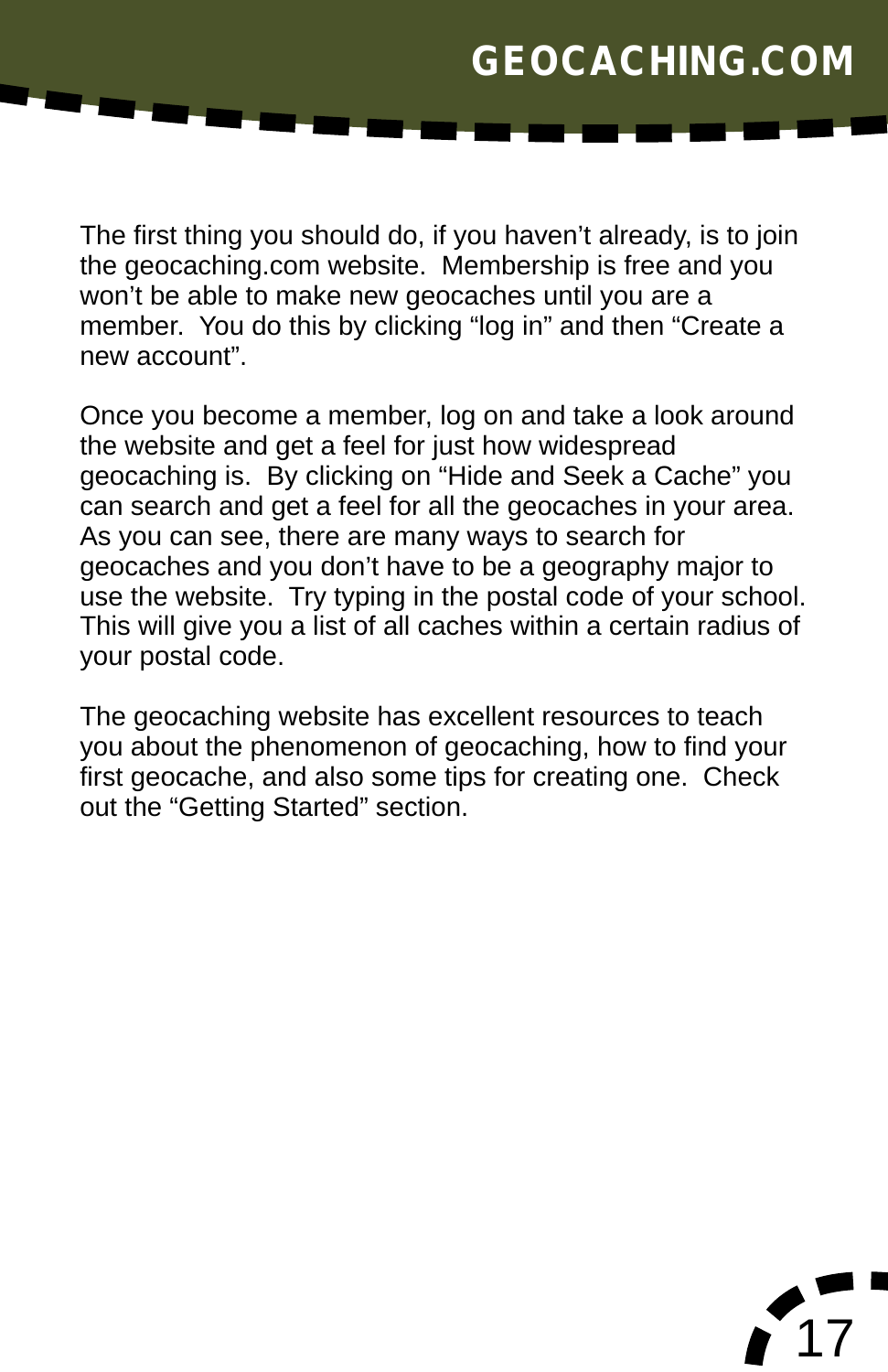# **TYPES OF GEOCACHES**

You will notice that caches have different symbols beside them. This symbol signifies what type of cache it is. For the purposes of this project, we envision most of our caches being traditional, multi or puzzle.



### **Traditional Cache**

This is the original cache type consisting, at a bare minimum, a container and a log book. Normally you'll find a plastic container, metal box, or bucket filled with goodies, or smaller container ("micro cache") too small to contain items except for a log book. The coordinates listed on the traditional cache page is the exact location for the cache.



### **Multi-Cache (offset Cache)**

A multi-cache ("multiple") involves two or more locations, the final location being a physical container. There are many variations, but most multi-caches have a hint to find the second cache, and the second cache has hints to the third, and so on. An offset cache (where you go to a location and get hints to the actual cache) is considered a multi-cache.



#### **Mystery or Puzzle Caches**

The "catch-all" of cache types, this form of cache can involve complicated puzzles you will first need to solve to determine the coordinates. The only commonality of this cache type is that the coordinates listed are not of the actual cache location but a general reference point, such as a nearby parking location. Due to the increasing creativity of geocaching, this becomes the staging ground for new and unique challenges.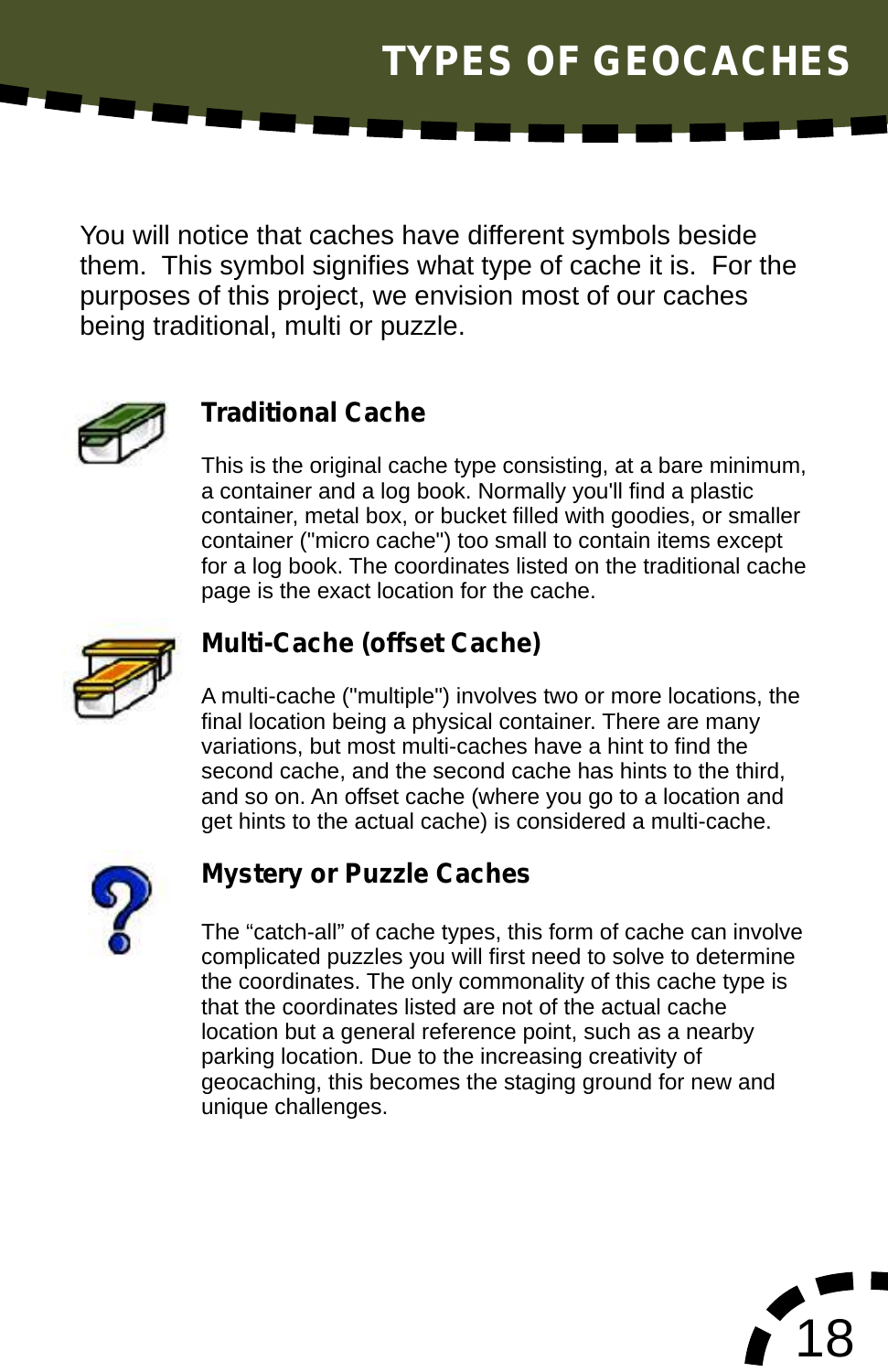### **GOOGLE EARTH**

Google Earth is a wonderful resource for people searching for geocaches. It is a dynamic mapping program that connects to live data through the Internet to ensure the user is seeing the most up-to-date information available.

Google Earth can be downloaded free at: earth.google.com/

When you use Google Earth to visualize geocaches you don't need to do a search. You simply zoom to the area that you are interested in and the geocaches will be automatically shown (assuming you have an active Internet connection)

In order to get the current geocaches from geocaching.com to show on Google Earth you have to download the geocaching layer from the geocaching.com web site. You do this by first logging onto the geocaching.com web site. You then choose "My Account" from the side menu. When in "My Account", you will see a heading entitled "Google Mapping Features" in the right hand column. Click on the "Google Earth" button and follow the instructions (either save or open will work). The next time you open Google Earth, the geocaching layer will be there.



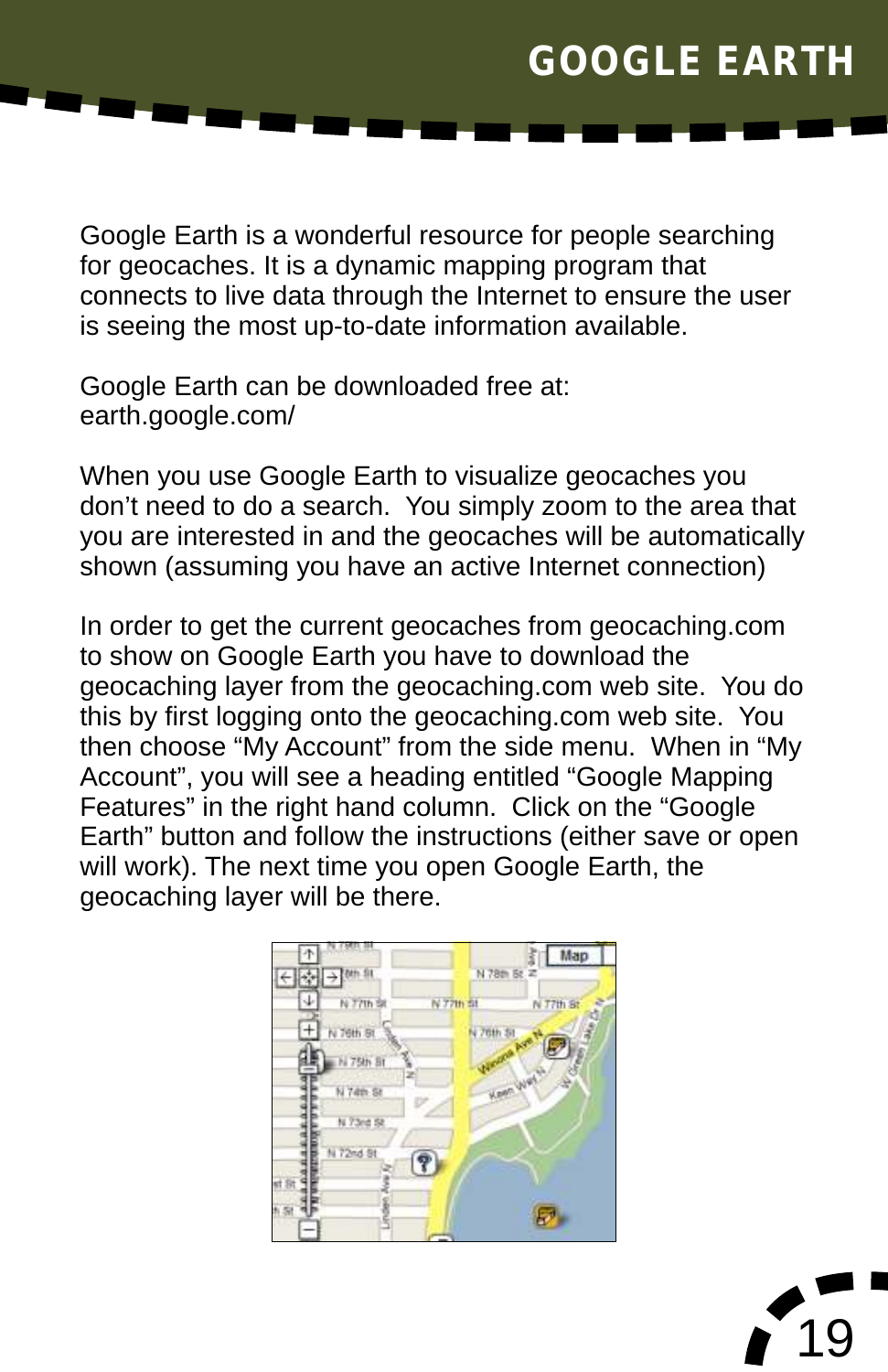### **SOME GEOCACHING TERMS**

Geocaching has its own language. Below is a guide to some of the more common phrases.

- **Travel Bug** A travel bug is a trackable item that moves from place to place picking up stories along the way. People purchase travel bugs from "Groundspeak" - the official geocaching merchandiser. These bugs are "dog tags" that are imprinted with a unique number. This number is registered on the geocaching web site. People who place travel bugs usually give them a little story or mission which is accessible when you search for the number on the web site. They also are generally attached to a mascot (something small enough to fit in most cache boxes). People will take a travel bug from one cache and deposit it in another in order to aid it in accomplishing its ultimate mission. The geocacher who moves the bug will log the move on the travel bug's webpage on the geocaching web site. There is also the opportunity to upload pictures of the bug on its travels.
- ?upload pictures of the bug on its travels. **Geocoin** A geocoin is a special coin created by individuals or groups of geocachers as a kind of signature item or calling card. Like travel bugs, each geocoin is assigned a unique tracking ID which allows them to travel from geocache to geocache or to be passed amongst friends, picking up stories along the way. They come in all shapes and sizes and are quite the collector's item. They ?do not tend to stay in caches for very long.
- Some logbook acronyms: **FTF** - first to find **TFTC** - thanks for the cache **TFTH** - thanks for the hunt **TNLN** - took nothing / left nothing **TNLNSL / TNSL** - took nothing / left nothing / signed log

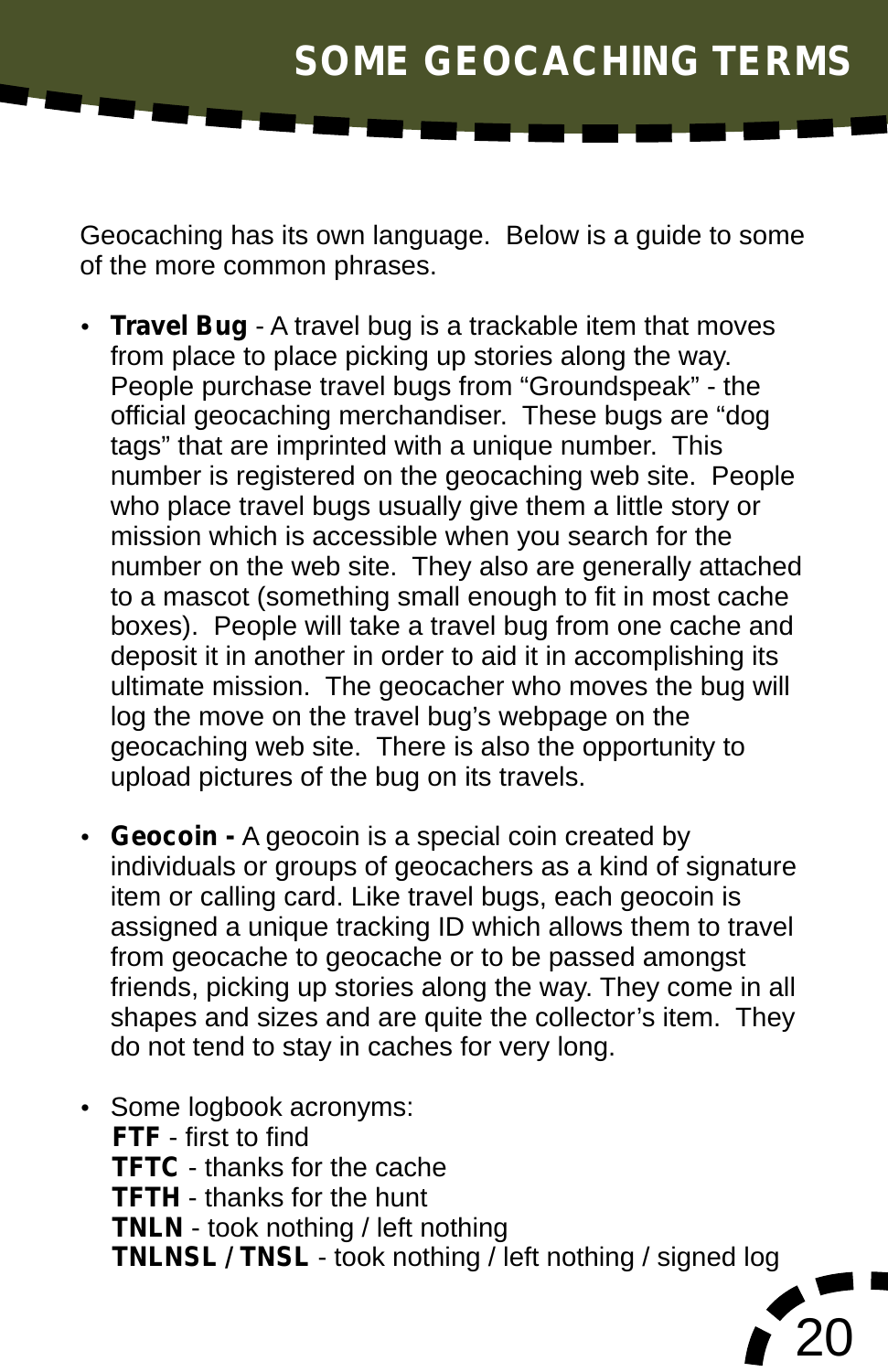- ?**Geocache Size**  When developing a geocache you have to identify a cache size. This gives the geocacher a rough idea of what they are looking for. There are five standard geocache size classifications.
	- micro (ex. 35mm film canister)
	- small (holds logbook and small items)
	- regular (plastic container, metal box)
	- large (five gallon bucket)
	- other (this is the catch-all choice for everything else,<br>details for it are placed in the cache description)
- ? details for it are placed in the cache description) **Difficulty and Terrain** Difficulty and terrain are two attributes that apply to every cache. They are displayed as a ranking from one for easiest to five for hardest. They are entered by the geocache owner. There is a short online questionnaire that you fill out when entering a new geocache that calculates the rank for you. They are used by the geocacher to determine the suitability of the geocache for them. They also help to decide what gear
- may be required.<br>• Muggles A muggle is a non-geocacher. If a geocache has been muggled, that generally means that it has been stolen or vandalized. Geocaches are usually well labeled to identify them in case a non-geocacher stumbles upon them. It is also encouraged to hide geocaches in a location where they are less likely to get spotted. Some geocachers like to place geocaches in very public spots to make them more challenging.

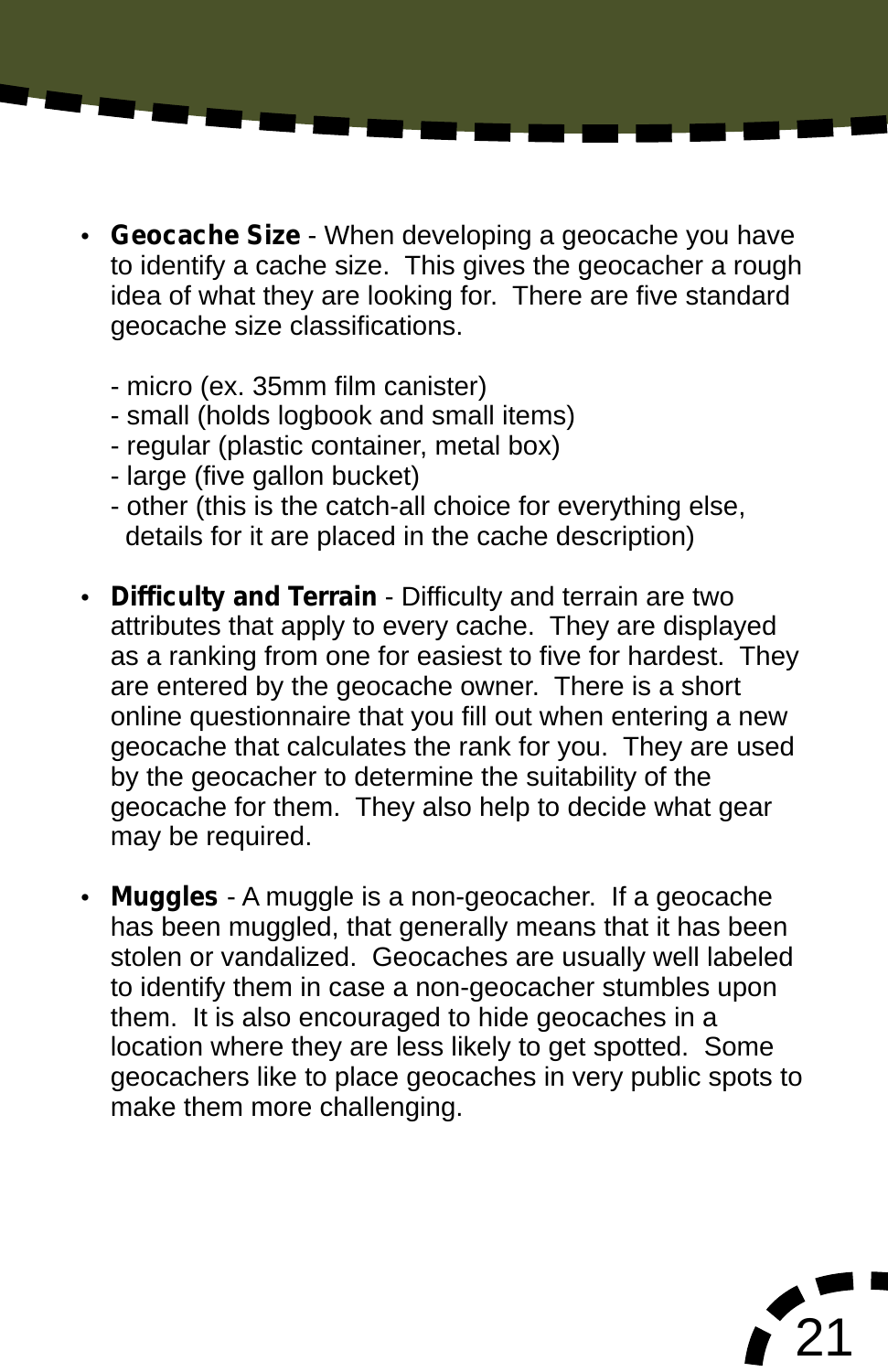**"GEOCACHE YOUR WATERSHED" KIT**

# **Below is a listing and description of the items you received in your "Geocache Your Watershed" kit.**<br>• This book - Guide for High Schools

- 
- ?This book Guide for High Schools Metal box geocache container that you can use for one
- ?of your geocaches. Travel Bugs these have not been activated and need to be activated before placing in the cache. To do this, follow the instructions on the bag that the bug comes in.<br>• Logbook, pencil and sharpener
- 
- ?Logbook, pencil and sharpener Official geocaching sticker to put on outside of geocache container<br>• "Discover Your Watershed" poster
- 
- ?"Discover Your Watershed" poster CITO containers CITO is an acronym for "Cache In Trash Out" and it is an activity that encourages geocachers to collect litter along the trails while they are searching for caches and properly dispose of it.<br>• A GPS receiver
- 
- Environment Canada water bottle holders (carabiner)
- ?Environment Canada water bottle holders (carabiner) Laminated Geocache identification card to put in your caches to explain its purpose to muggles (non-
- ?geocachers) Limited edition "Geocache your Watershed" collectors geocoin

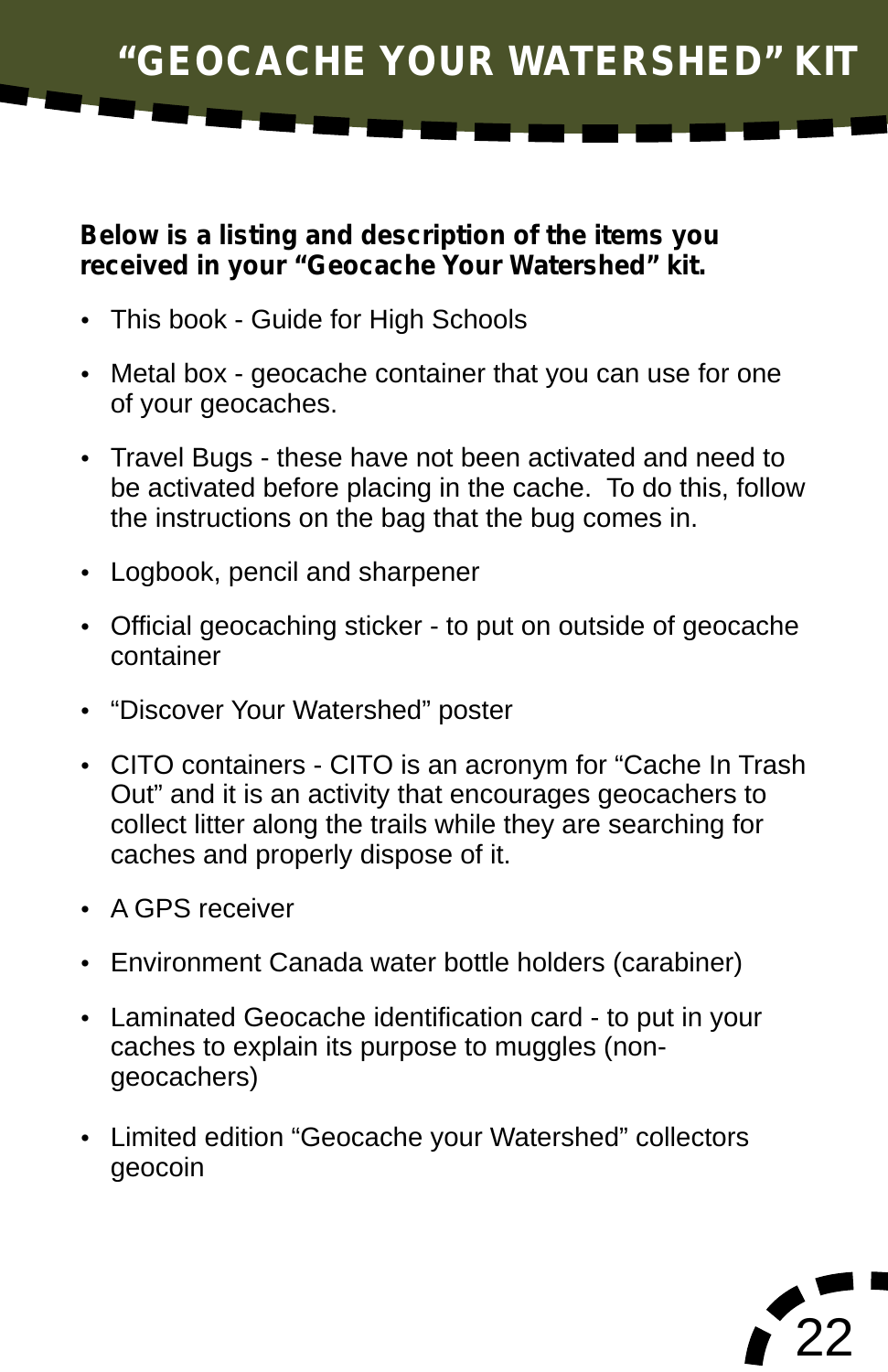### **CUSTOMIZE THE PROJECT**

We want you to have fun with the project and customize it to fit your educational outcomes. It is not meant to be a cookie cutter process.

The project offers the opportunity to involve many classes. Below are some suggestions and examples but please feel free to come up with your own ideas (in fact we encourage it!):

- Geography Class to do maps and research<br>• Multimedia Class to develop promotional items
- 
- Multimedia Class to develop promotional items<br>• Photography Class to make a movie or take ph • Photography Class to make a movie or take photos<br>• French Class to do any translation
- French Class to do any translation<br>• Computer Class to make website
- 
- Orienteering Class to find geocache locations
- ?Orienteering Class to find geocache locations Leadership Class to teach elementary grades about watersheds or geocaching

The possibilities are endless and we can't wait to hear your ideas.

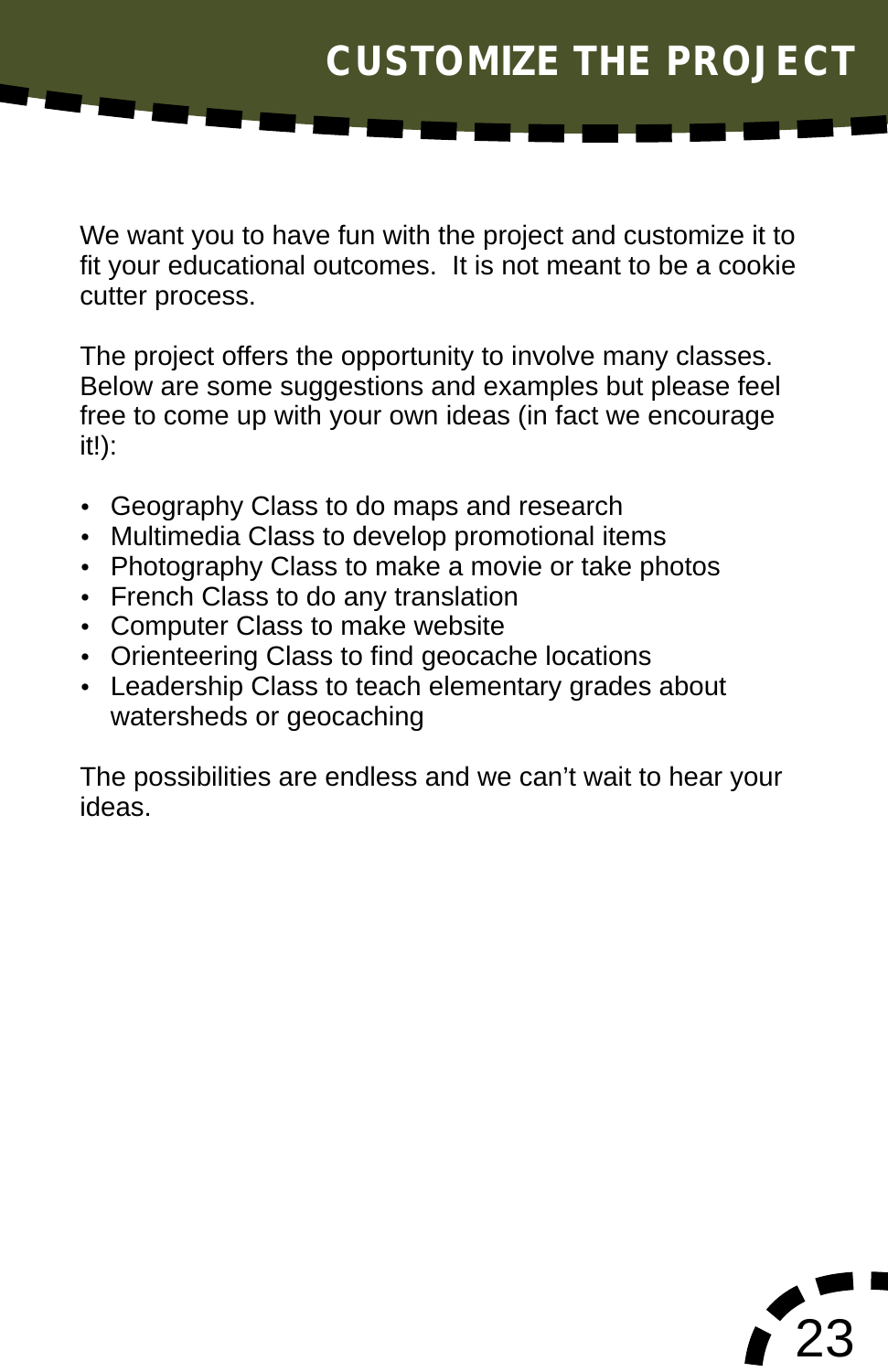# **CREATING A GEOCACHE**

A few key points to keep in mind in making a geocache:<br>• Make sure you choose a location that is easily accessible by y

- Make sure you choose a location that is easily accessible by you. You will be the geocache owner and that means that periodically you may want to check on it to see if replenishing is needed and to make
- ?sure it hasn't been damaged. Always ask the owner's permission before placing a geocache. If you place it on private land, you must ask permission before putting it there! If you place the cache on public lands you need to contact<br>the managing agency to find out about their rules.
- the managing agency to find out about their rules.<br>• Geocaching is welcomed in national historic sites, national parks, and national marine conservation areas managed by Parks Canada. New guidelines have been developed that will encourage wide and meaningful participation in this activity.

These guidelines are available at http://www.pc.gc.ca/docs/pc/guide/geocache/index\_e.asp or by emailing geocache@pc.gc.ca. For information on placing or seeking a cache at a particular Parks Canada national historic site, national park or national marine conservation area, geocachers can

- ?contact the location directly. Be sure to include "GYW" within your official geocache name when you create your geocache on the geocaching.com web site. This will ensure that people can search the web site if they wish to find only "Geocache Your Watershed" caches. (ex. GYW Exploring
- ?Round Rock Cove) When you are writing your geocache description on the geocaching web site make sure to include all your watershed research information. This will ensure that people browsing the geocaching.com web site will learn something about your watershed
- ?and the project even if they decide not to do the geocache. Don't forget to activate your travel bugs and give them a story or theme. Make sure to change their name and attach a mascot to them. Explore geocaching.com to see many examples of how people have customized their travel bugs. This is a separate process from entering your geocaches. It is also good practice to attach your travel bugs story directly to him (ex. laminated card) so people don't take him if they can't further his mission.

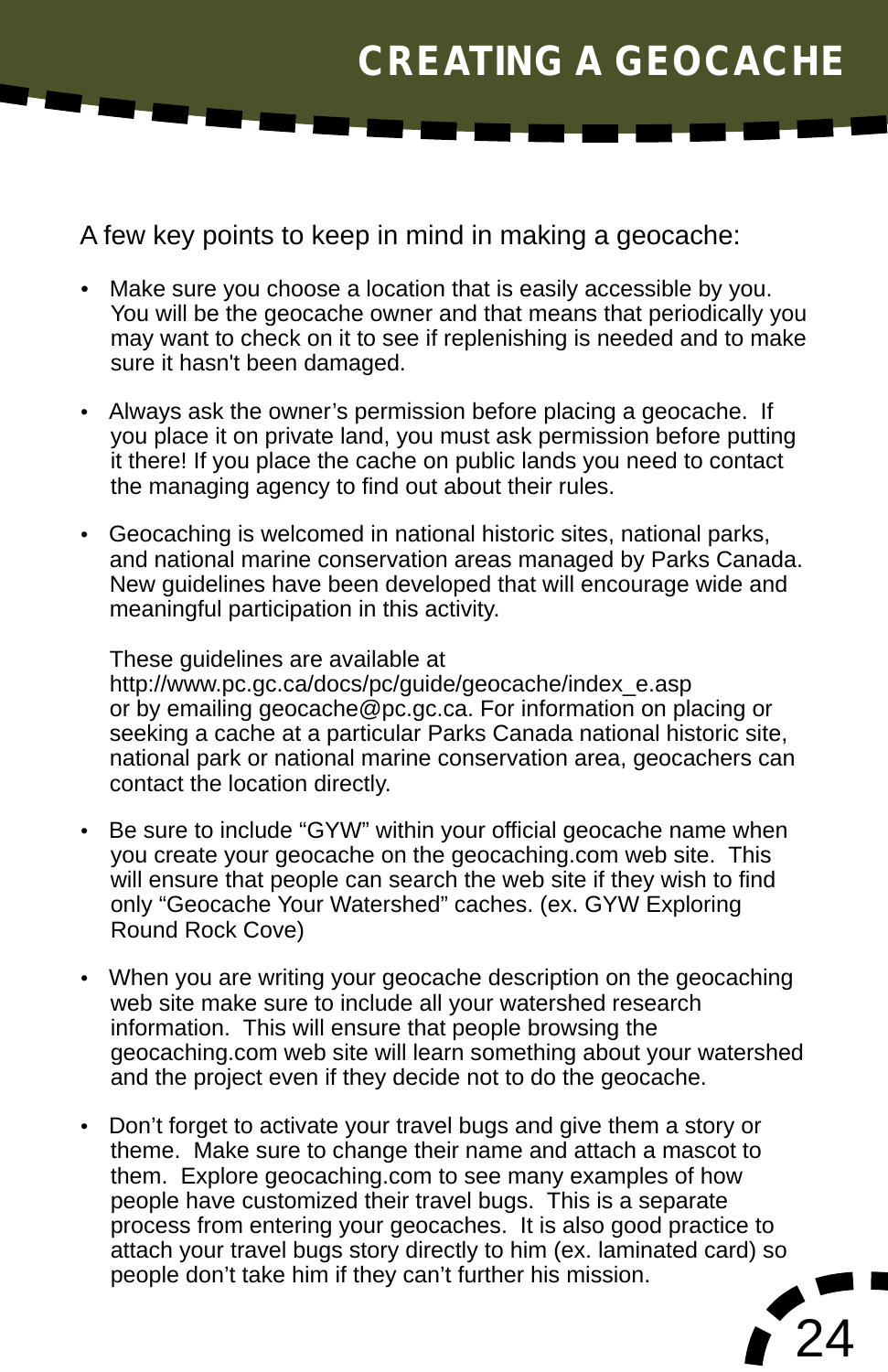

Here is a list of some of the things to include in your geocaches:

| Geocache container with official geocache sticker                         |
|---------------------------------------------------------------------------|
| Laminated geocache identification card                                    |
| Logbook, pencil and sharpener in plastic baggie                           |
| Activated travel bug with mascot and laminated" story<br>card" attached   |
| CITO container with plastic bag inside                                    |
| Prizes (some examples - school pins, town keychains)                      |
| Multiple copies of your research brochure                                 |
| Any promotional items that you have developed such a<br>nine or hookmarke |

Any promotional items that you have developed such as pins or bookmarks

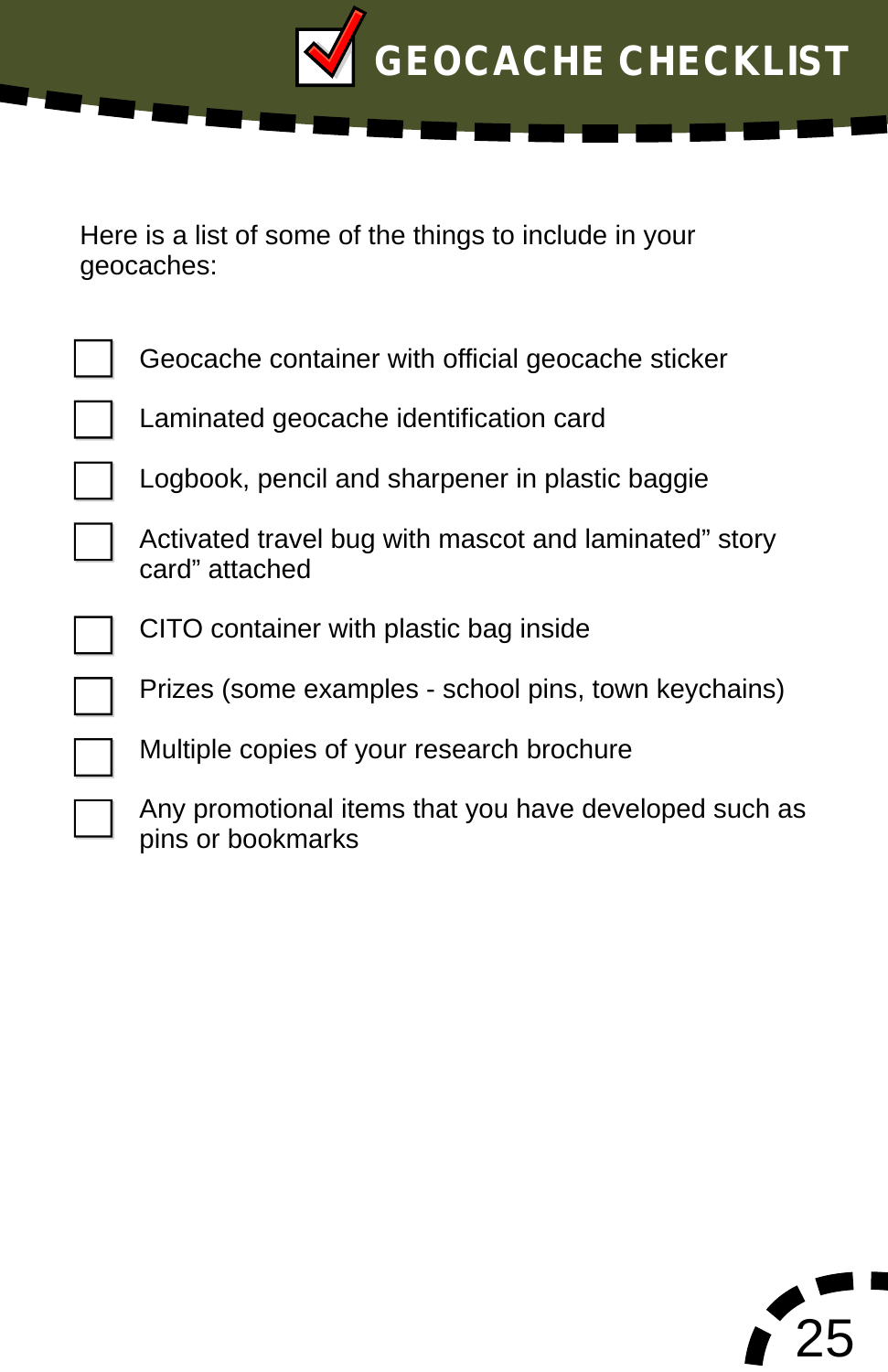**WHAT WE NEED FROM YOU**

To make the project a success we need a couple things from every school. Please don't hesitate to contact us if you need any more details on our requirements. Our ultimate goal is to make the program better and allow your hard work to shine.

Submit project report including, for example:

- what classes were involved and how
- how many students were involved
- where did they find their information
- what things did they research (industry, environment, quality, etc)

Develop educational materials to include in caches and provide them electronically to Environment Canada.

Enter all caches on geocaching.com website with full descriptions including research information from educational materials (this way people will learn about your watershed from reading the geocache description even if they don't visit your geocache).

Provide Environment Canada with a list of your geocaches, travel bugs and coins including the name, tracking number and web address on the geocaching.com website.

Send Environment Canada a short description of your school to be posted on your school's profile page on the "Geocaching Your Watershed" website.

Provide Environment Canada with a link to the website that your school did for the project (if applicable).

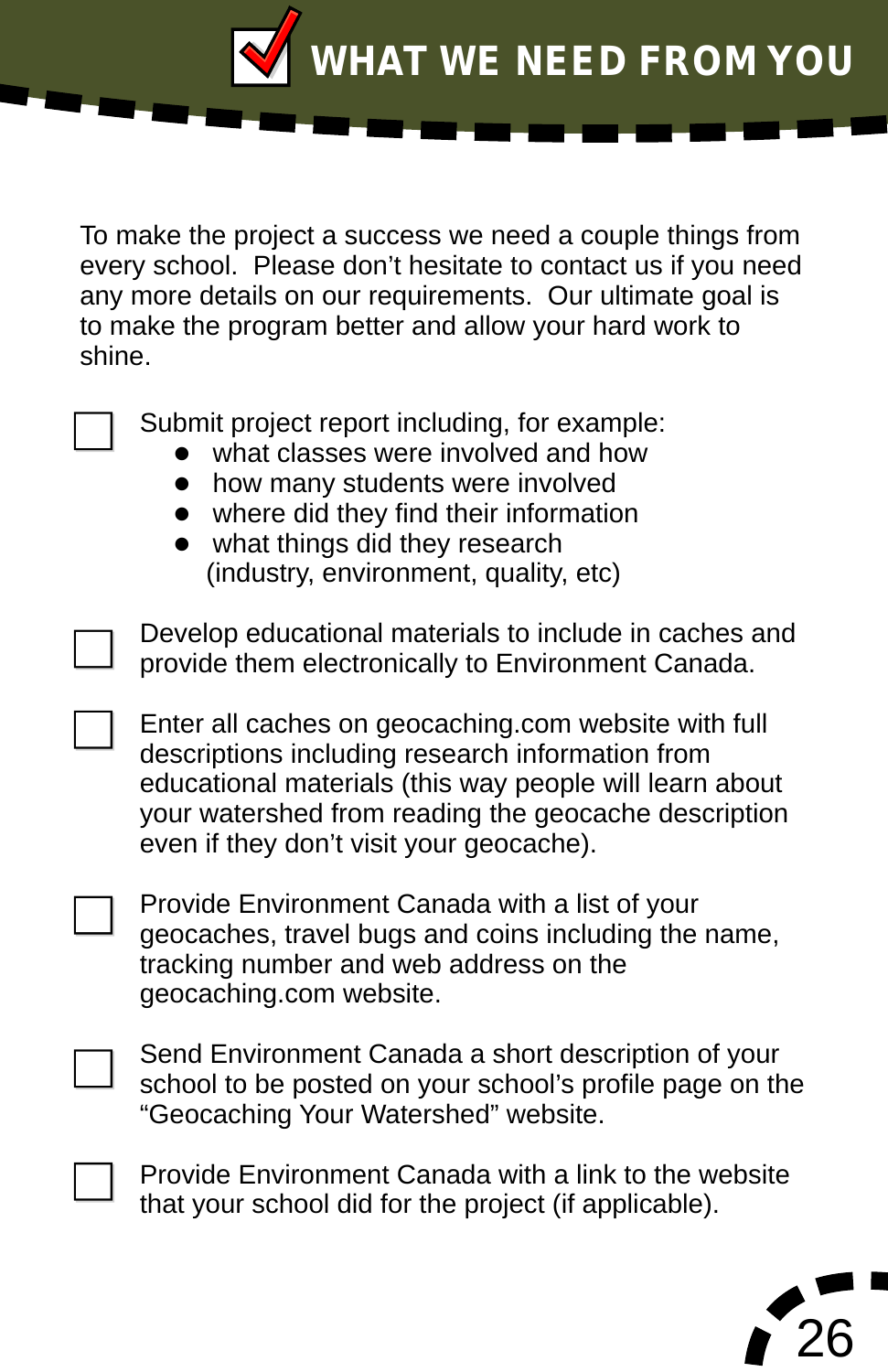Below you will find a description of the contents of a hypothetical Geocache Your Watershed cache in Nova Scotia . It is provided here as an example of the level of detail we encourage you to put in your description.

This cache will take you through the heart of our watershed, along the West River. Cache is an ammunition box.

-------------------------------------

This geocache is part of the "Geocache Your Watershed" project.

EC.GC.CA/GEOCACHE/WATER

Through this initiative, high school students will learn about their watershed and experience their own outdoor discovery of its unique features.

#### ------------------------------------- **Initial Contents**

Logbook, two pencils, sharpener information brochure about Eastern Shore Watershed CITO container Eastern Shore Watershed bookmark keychain carabiner Nova Scotia pin fish toy ------------------------------------- Logbook,<br>informatic<br>CITO con<br>Eastern S<br>keychain<br>carabiner<br>Nova Sco<br>fish toy

#### **Please help us out.**

When logging this geocache please provide some feedback on what you thought of this watershed information sheet. Was it useful/useless, interesting/boring, etc? Your feedback would be greatly appreciated.

#### ------------------------------------- **Eastern Shore Watershed**

The Eastern Shore watershed is relatively small and is located along Nova Scotia's Marine Drive.

Settlement within this watershed area began in 1784 when Loyalist refugees and British veterans of the American Revolution settled here. The large forested areas fostered a lumber industry that allowed the settlers to prosper.

The Eastern Shore watershed is home to a number of industries, most notably forestry, fishing, and the Nova Scotia Power Sheet Harbour Hydro System.

Some traditional industrial activities within this watershed were coal and gold

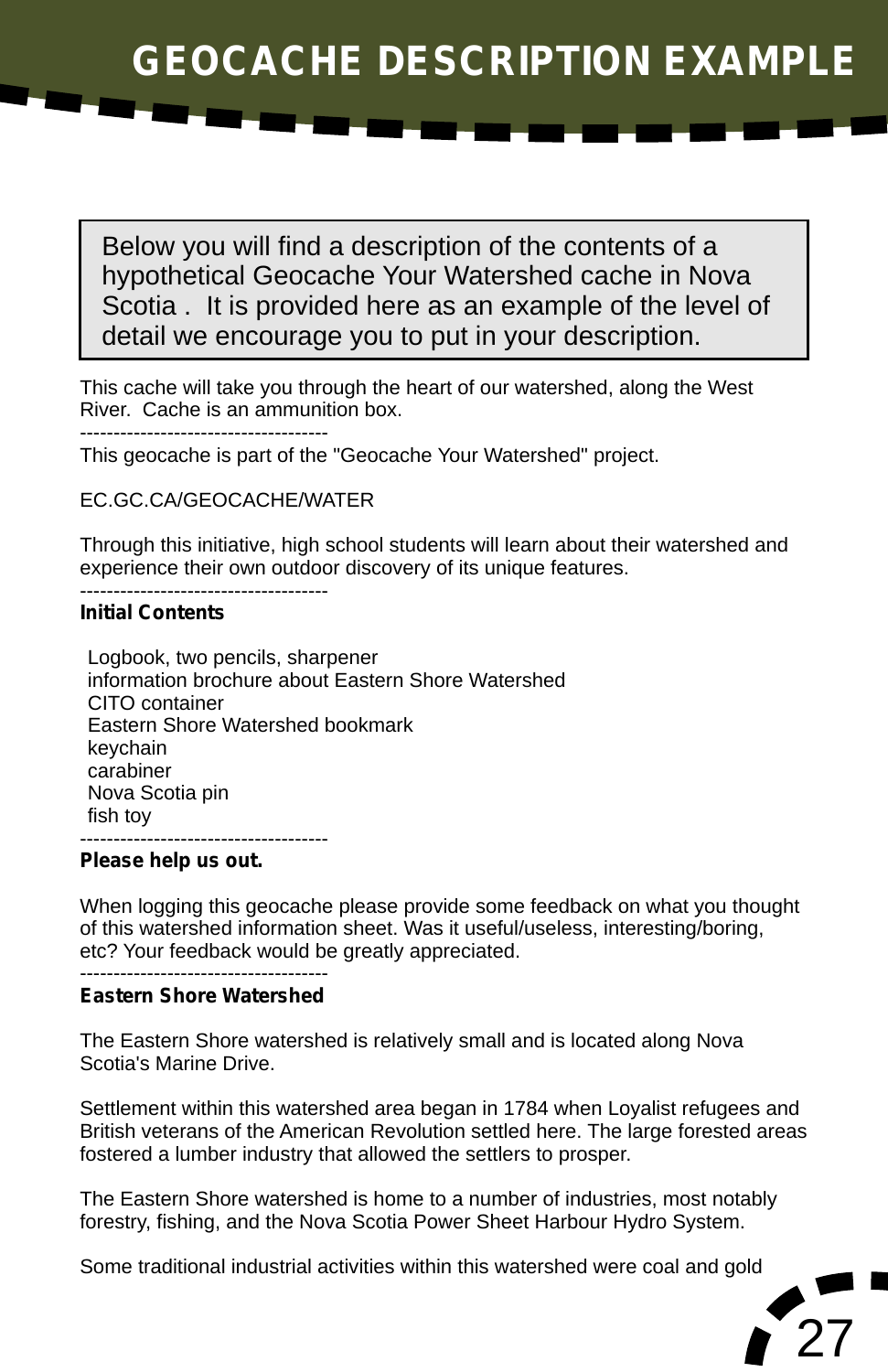mining, lumber, sawmills, fishing, shipping, shipbuilding, and pulp and paper. The Port of Sheet Harbour and the Sheet Harbour Industrial Park are located within this watershed.

Recreational activities within this watershed include angling, canoeing, hiking and snowmobiling. A number of restaurants, campgrounds, and accommodations are located within the watershed. The Liscomb Game Sanctuary, which is the second-largest sanctuary in the province, is located nearby.

The West River is home to Atlantic salmon. Unfortunately the population of Atlantic salmon has been decreasing for some time. Scientists believe that fewer than 100 adult salmon return to this area each year. A major reason for this is acid rain. Acid rain lowers the pH in the water, and many aquatic species, salmon included, cannot adjust to this change in water quality.

Efforts to reverse the effects of acid rain are ongoing in the Eastern Shore watershed through a liming project. Liming may not return the local environment to the condition it was once in, but it may allow it to sustain the species that are currently being threatened by acid rain.

The West River/Sheet Harbour liming project uses a lime doser, which monitors the pH level of the water and adds powdered lime as needed. This lime doser is the first of its kind in use in North America, but it is not unproven technology. These lime dosers have been used in Norway for a number of years.

A number of clear cut areas are located within the Eastern Shore Watershed. Clear cutting removes valuable buffer zones near watercourses (lakes, streams, and rivers). Buffer zones protect watercourses from industrial accidents, erosion and sedimentation, and they help control the water temperature, thereby providing a thermal refuge for fish and other wildlife.

#### **What is a watershed?**

Did you know that we all live in a watershed? No matter where you live, work or play, you are in a watershed! You might be surprised to know that watersheds are more than just water. A watershed is an area of land that water flows across or through on its way to a particular water body, such as a stream, river, wetland or coast. Think of it as the land upon which precipitation (such as rain) falls and flows to a common, watery place.

Watersheds come in all shapes and sizes. They can be very large, spanning several provinces, or so small that they only encompass a small stream or wetland area. They cross counties, provinces and national boundaries. They can be "open systems" — those that eventually drain into an ocean or "closed systems" — ones where water can only escape through evaporation or by seeping into the earth.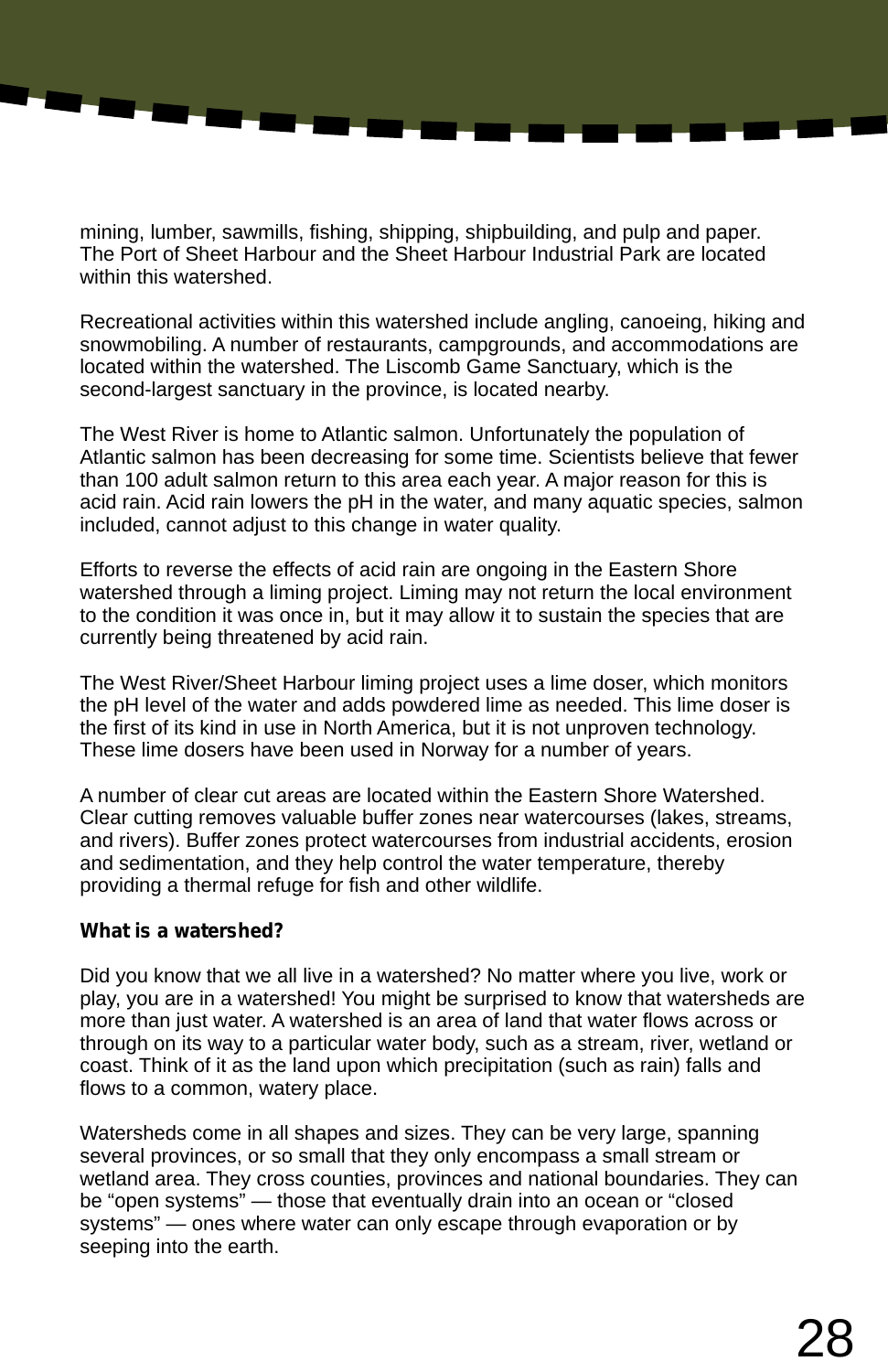Canada has five main watersheds: the Arctic, the Atlantic (which includes the Great Lakes and the St. Lawrence River), Hudson Bay, the Pacific and the Gulf of Mexico. Each of these massive landscapes contains a network of subwatersheds, most of which are connected through configurations of tributaries (streams and rivers) that channel water to an ocean.

#### **Why are watersheds important?**

a.

Watersheds not only allow an area for water to drain and seep into the ground, they provide important habitat for both aquatic and terrestrial wildlife and watersheds provide people and animals with fresh drinking water. Watersheds contain industries, which can put stress on a watershed, and have a number of recreational uses.

Anything that occurs on land can directly affect streams, rivers, lakes and the groundwater. Motor oil, road salt, pesticides and fertilizers can all reach watercourses though sewers, runoff, and infiltration. Industrial pollution, agricultural runoff, erosion and devegetation from logging, untreated municipal sewage and faulty septic systems can all affect watersheds. Trees and other vegetation are important to watersheds because they slow runoff, protect land from erosion, reduce water temperatures, and can even clean water.

Pollutants within your watershed can harm the environment, wildlife and habitat. They can also impact the economy and jobs, and degrade the health and wellness of humans.

#### **What can I do to help protect watersheds?**

- Never pour any chemicals down the drain
- Clean up garbage on the ground
- Clean up after your pets
- Properly dispose of household hazardous wastes
- Use alternative pest control methods
- Practice waste reduction and pollution prevention
- ?Plant native species of plants they grow better without the aid of fertilizers and pesticides.